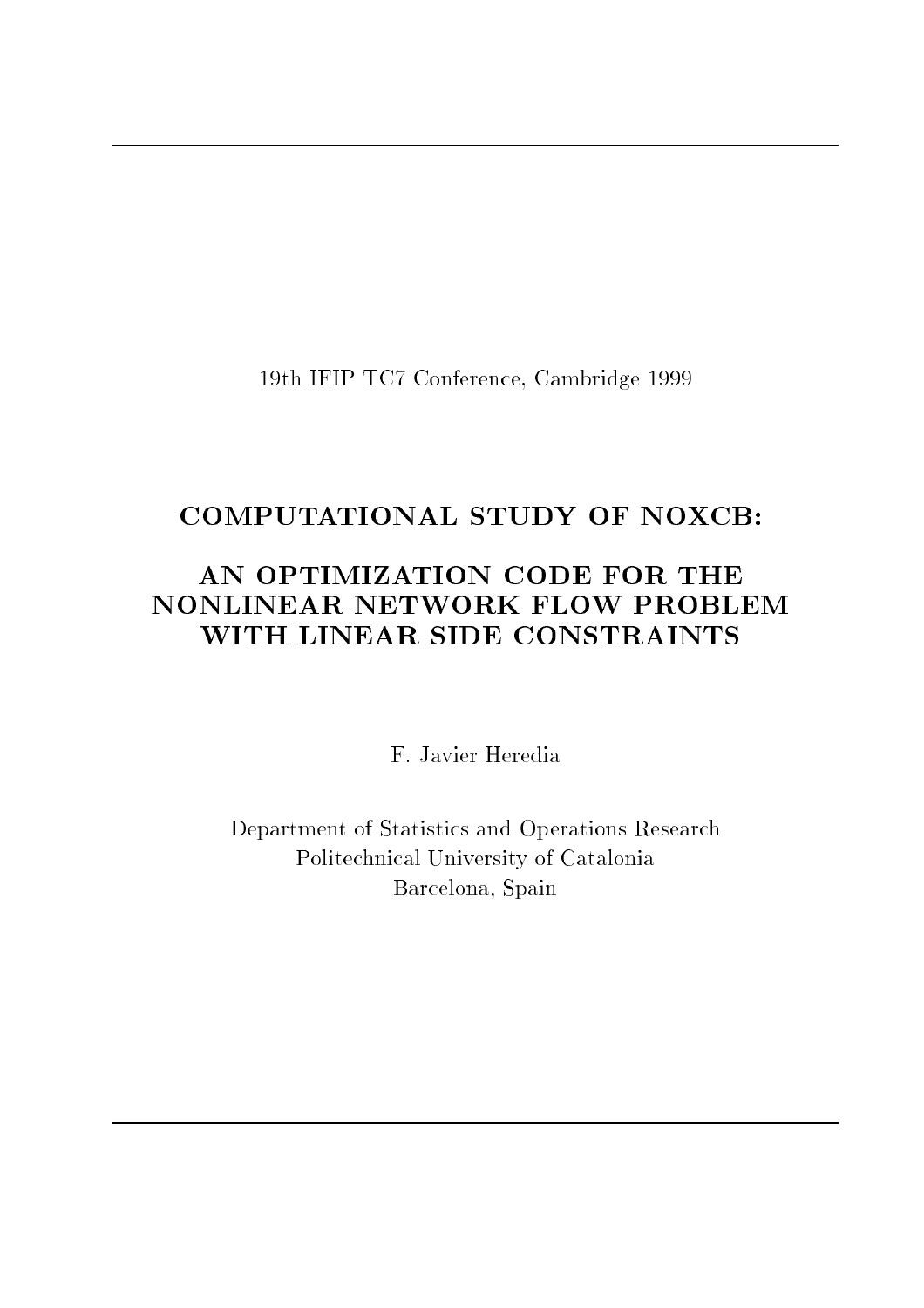# FORMULATION OF THE (NNSC) PROBLEM

$$
\begin{array}{c}\n\text{min} \quad f(x) & (1a) \\
\text{subj. to:} \quad Ax = r & (1b) \\
\quad Tx + \mathbf{I}_z z = b & (1c) \\
0 \le x \le u_x & (1d) \\
0 \le z \le u_z & (1e) \\
u_{x\hat{n}} = 0 & (1f) \\
\text{(1a) : Objective function.} \\
f: \mathbb{R}^n \to \mathbb{R}, f \in \mathbb{C}^2 \\
(\text{NNSC}) & (1b) : \text{Network equations} \\
A \in \mathbb{R}^{m \times \hat{n}}, r \in \mathbb{R}^m \\
(\text{1c) : Side constraints} \\
T \in \mathbb{R}^{t \times \hat{n}}, \text{rang}(T) = t, b \in \mathbb{R}^t \\
(\text{1d) : Arc capacity} \\
x, u_x \in \mathbb{R}^{\hat{n}}, \tilde{n} = n + 1 \\
(\text{1e) : Bounds to the slacks} \\
z, u_z \in \mathbb{R}^{\tilde{t}}, \mathbf{I}_z \in \mathbb{R}^{t \times \tilde{t}} \\
(\tilde{t} : \# \text{ of } \le \text{ side constraints}) \\
(\text{1f}) : \text{zero flow of the root arc}\n\end{array}
$$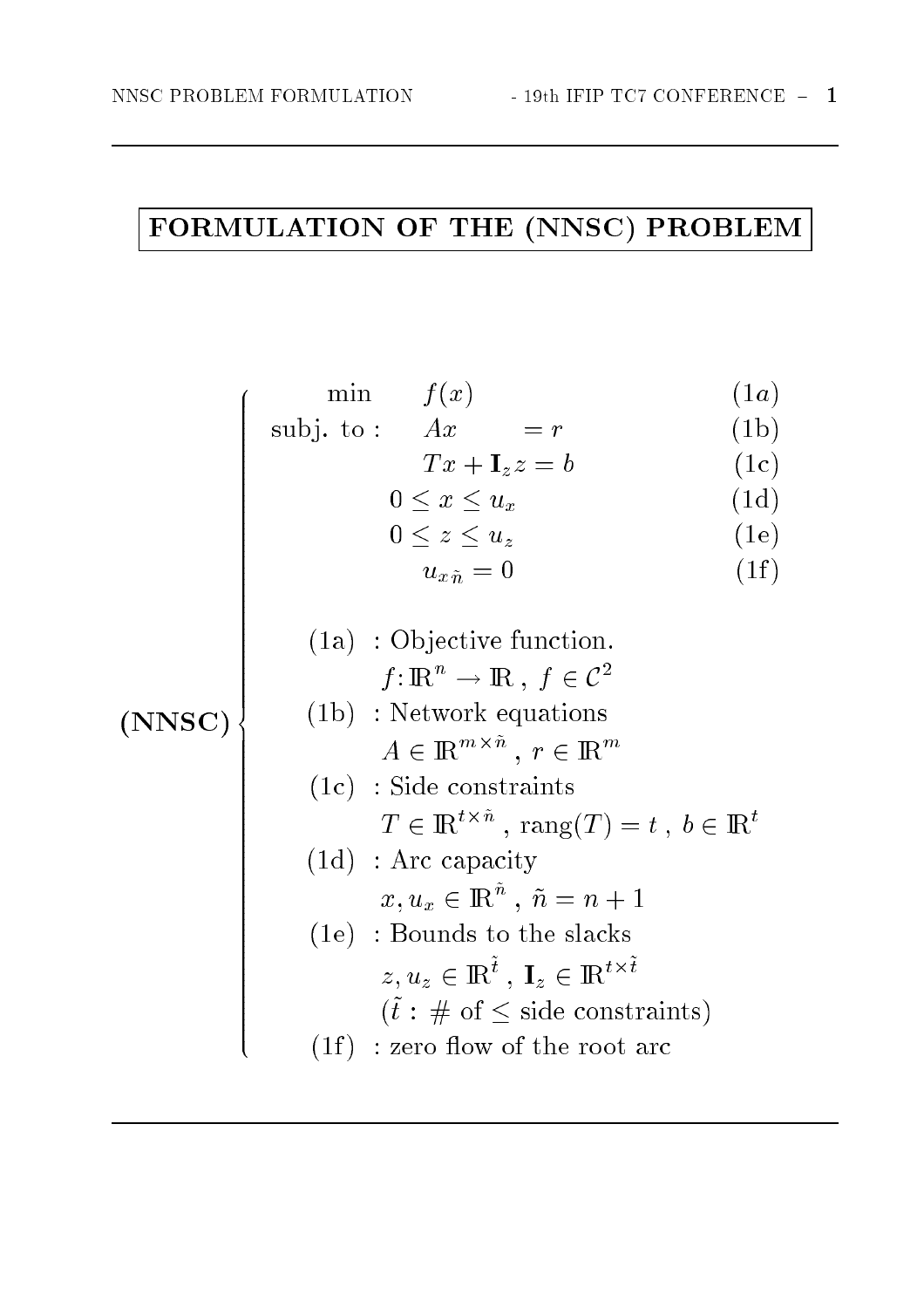## RELATION WITH OTHER OPTIMIZATION PROBLEMS

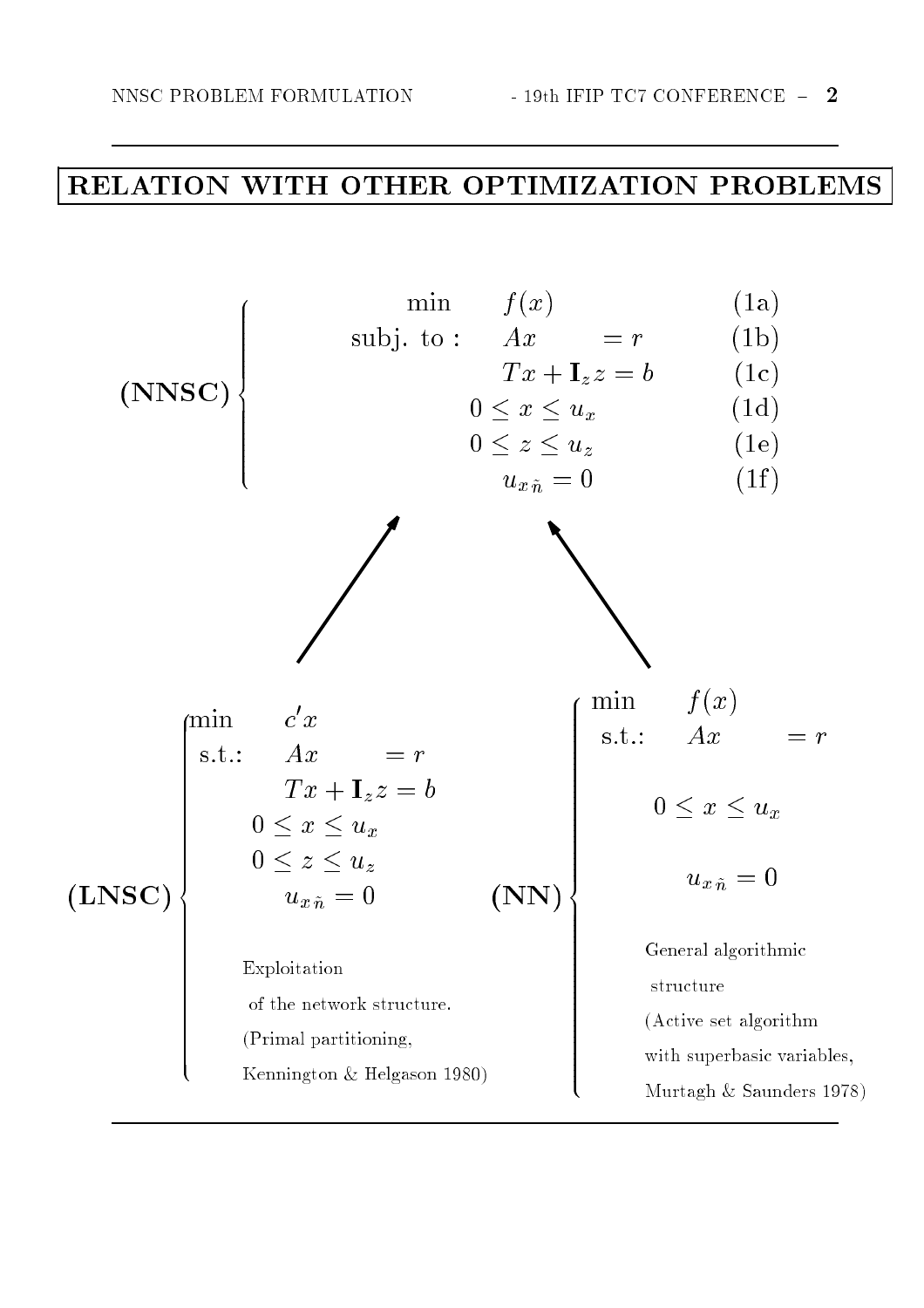### ALGORITHM FOR THE (NNSC) PROBLEM

Algorithm A3.1 : Active set algorithm.

 $0$  | Initialization of the algorithm :  $\bf r$  ma a mist reasible solution for (ININSC)  $\rightarrow x^-.$ Define the sets  $\beta^*, \beta^*, N^*$  and the Active Set Reduced problem (ASR) associated to  $x$ :

**88** 

$$
(\mathbf{ASR})^0 \begin{cases} \min_{x_{\mathcal{S}} \in \mathbb{R}^s} f_z(x_{\mathcal{S}}) \\ \text{subj. to :} \\ 0 \le x_{\mathcal{S}} \le u_{\mathcal{S}} \end{cases}
$$

 $k := 0$ 

 $1$  | While  $x^{\kappa}$  not optimal solution of (ASR)  $\ddot{\phantom{1}}$  :

- Find a feasible descent direction : Resolution of  $H_z$   $p_z$   $= -q_z$  ;  $p_x$   $= Z^{\alpha} p_z$ .
- $\mathcal{B}$  , and the maximum step length  $\mathcal{B}$  , and  $\mathcal{B}$  , and  $\mathcal{B}$  , and  $\mathcal{B}$  , and  $\mathcal{B}$  , and  $\mathcal{B}$  , and  $\mathcal{B}$  , and  $\mathcal{B}$  , and  $\mathcal{B}$  , and  $\mathcal{B}$  , and  $\mathcal{B}$  , and  $\mathcal{B}$  , and  $\$
- Linesearch :  $\alpha$  =  $\arg\min_{0 \leq \alpha \leq \bar{\alpha}} \{f(x^{\alpha} + \alpha p^{\alpha})\}.$
- Update the current iterate :  $x^{n+1} := x^n + \alpha^{n+1} p^n$ .
- $\bullet$  If  $\alpha$   $\cdots$  $=$   $\frac{B}{B}$ Update  $(ASR)$  and  $\beta^{\kappa}, \delta^{\kappa}, \mathcal{N}^{\kappa}$
- k := k + 1.

 $2+ x^{\kappa}$  optimal solution of (ASR)  $\tilde{ }$  , Pricing :

If the current active set is optimal then:

 $x^k$  optimal solution of (NNSC)  $STOP:$ Otherwise, change the active set: Update  $(ASK)$  and  $\mathcal{B}^n$ ,  $\mathcal{S}^n$ ,  $\mathcal{N}^n$ .  $Go to$  $\blacksquare$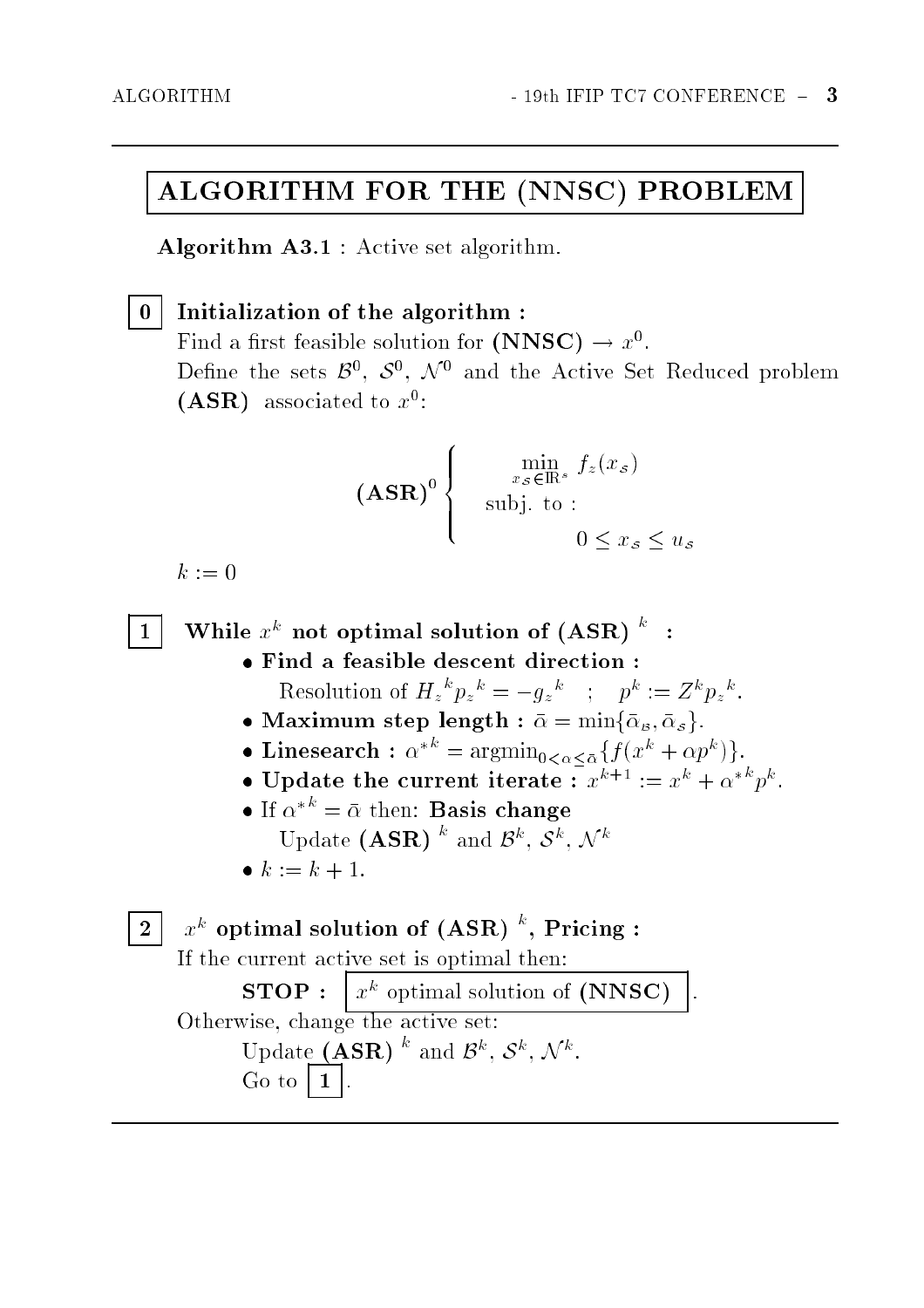## STRUCTURE OF THE (NNSC) PROBLEM

• Constraint matrix.

$$
M = \begin{bmatrix} \begin{matrix} \tilde{n} & \tilde{t} & m & s & n-m-s \\ A & \mathbf{0} & B & S \end{matrix} & M \end{bmatrix}
$$

• Superbasic  $S$ , nonbasic  $N$  and basic  $B$  matrices.

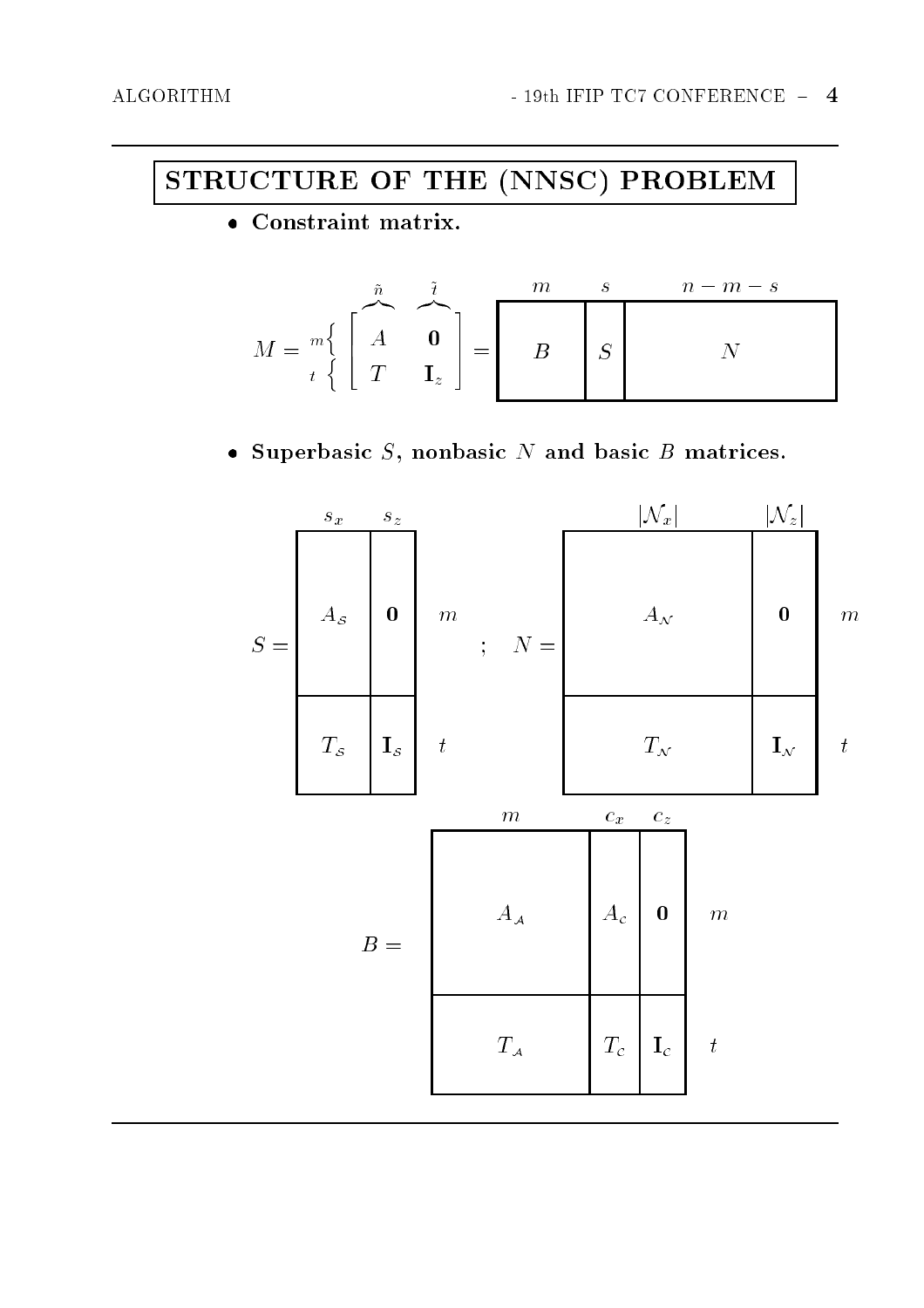## PRIMAL PARTITIONING

- The constraints matrix of problems (LNSC) i (NNSC) are the same  $\Rightarrow$  The primal partitioning method developped for the (LNSC) problem can be adapted to the (NNSC) problem:
	- Every basis of the (NNSC) could be expressed as :



where  $A_A$  is a basis of the matrix A (rooted tree)  $\Rightarrow$  efficient network flow techniques could be applied.

\* I he expression of *D* = is :

$$
B^{-1} = \begin{bmatrix} A_{\mathcal{A}}^{-1} + A_{\mathcal{A}}^{-1} [A_{c} | \mathbf{0}] Q^{-1} T_{\mathcal{A}} A_{\mathcal{A}}^{-1} & -A_{\mathcal{A}}^{-1} [A_{c} | \mathbf{0}] Q^{-1} \\ & -Q^{-1} T_{\mathcal{A}} A_{\mathcal{A}}^{-1} & Q^{-1} \end{bmatrix}
$$

with  $Q = [I_c + I_c] = I_A A_A^{-1} [A_c]$  of being a  $t \times t$  matrix (working basis).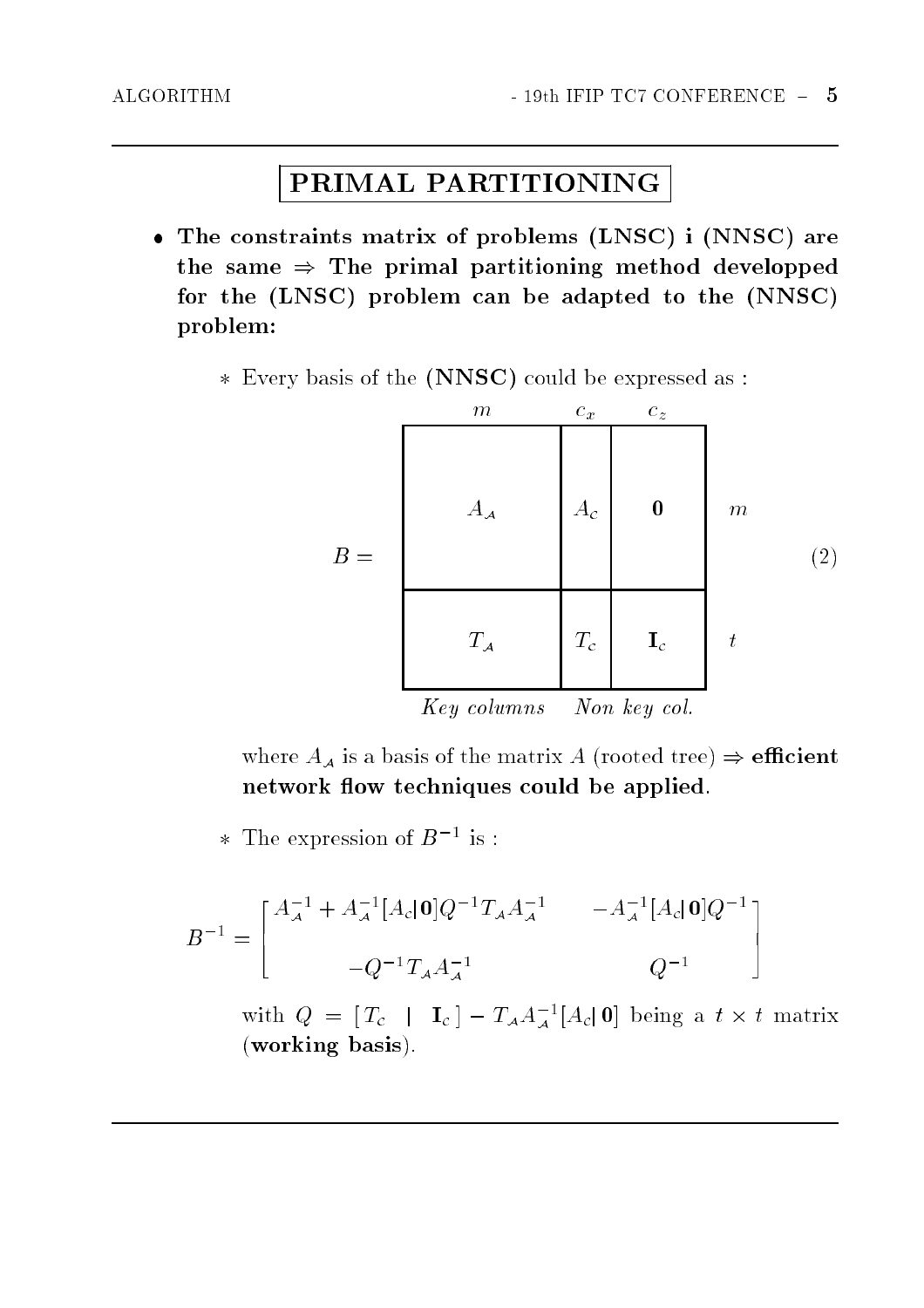### EXPLOITATION OF THE PRIMAL PARTITIONING

- matrix computations in a set of the set of the set of the set of the set of the set of the set of the set of t
	- Resolution of the linear system Bw <sup>=</sup> <sup>v</sup>

Computation of the feasible descent direction associated with  $x_B$ .

 $*$  resolution of the linear system  $w \, \boldsymbol{D} = v$ .

Computation of  $\pi$  and its update.

#### Operations with Z:

\* Product  $w = Zv$ :

Computation of the direction  $p = Zp_z$ . Application of the Truncated Newton Method. Bertsekas's linesearch.

\* Product  $w = Z'v$ :

Computation of the reduced gradient  $q_z = \frac{Z}{q}$ . Application of the Truncated Newton Method.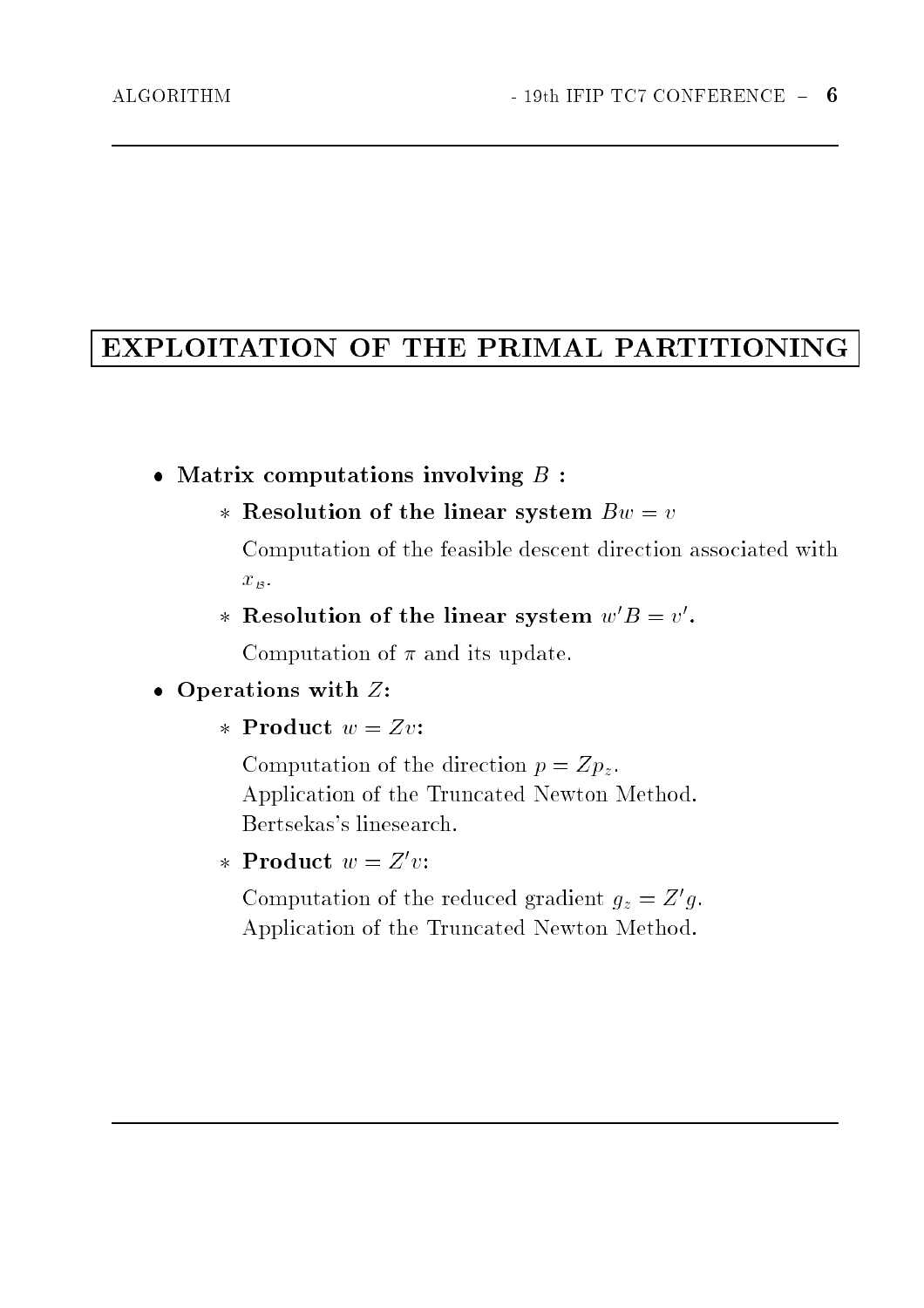### EXPLOITATION OF THE PRIMAL PARTITIONING

 $\mathcal{L}$  . It is the set the linear system B  $\alpha$  :

$$
w = \begin{bmatrix} w_A \\ w_C \end{bmatrix} = B^{-1} \begin{bmatrix} v_A \\ - \\ v_T \end{bmatrix} = \begin{bmatrix} \frac{A^{-1}_{\mathcal{A}}(v_A - [A_c|\mathbf{0}]Q^{-1}(v_T - T_{\mathcal{A}}A^{-1}_{\mathcal{A}}v_A))}{Q^{-1}(v_T - T_{\mathcal{A}}A^{-1}_{\mathcal{A}}v_A)} \end{bmatrix} =
$$

$$
= |\Theta_c = A^{-1}_{\mathcal{A}}A_c| = \begin{bmatrix} \frac{A^{-1}_{\mathcal{A}}v_A - [\Theta_c|\mathbf{0}]Q^{-1}(v_T - T_{\mathcal{A}}A^{-1}_{\mathcal{A}}v_A)}{Q^{-1}(v_T - T_{\mathcal{A}}A^{-1}_{\mathcal{A}}v_A)} \end{bmatrix}
$$
(3b)

 $\sigma_c = A_A^- A_c$ , basic loops of the non-key arcs  $C_x$ .

• Product  $w = Zv = |w_{\mathcal{B}}' - w_{\mathcal{S}}' - w_{\mathcal{N}}'| = |-B^{-1}Sv - w_{\mathcal{N}}|$ 

 $*$  **r** irst option: compute first  $\gamma_A = -\beta v$  and then  $w = B^{-1}\gamma$ "  $\overline{\mathcal{O}}$  denote the set of  $\overline{\mathcal{O}}$  $-\circ$   $-\circ$ - - $\sim$  $\sim$ # <u>2020 - 2020 - 2020 - 2020 - 2020 - 2020 - 2020 - 2020 - 2020 - 2020 - 2020 - 2020 - 2020 - 2020 - 2020 - 20</u>  $\overline{1}$ --a-w TSvx <sup>+</sup> IS vz <sup>3</sup>  $(4)$ 

 $\ast$  second option: the product  $B$   $\rightarrow$  is developed.

$$
w_{\mathcal{B}} = \begin{bmatrix} w_{\mathcal{A}} \\ w_{c} \end{bmatrix} = -B^{-1}Sv = \begin{bmatrix} \Theta_{\mathcal{S}} = A_{\mathcal{A}}^{-1}A_{\mathcal{S}} \, ; \, \Theta_{\mathcal{C}} = A_{\mathcal{A}}^{-1}A_{\mathcal{C}} \end{bmatrix} = \begin{bmatrix} -\Theta_{\mathcal{S}}v_{x} - [\Theta_{\mathcal{C}}|\mathbf{0}]Q^{-1}\left(T_{\mathcal{A}}\Theta_{\mathcal{S}}v_{x} - T_{\mathcal{S}}v_{x} - \mathbf{I}_{\mathcal{S}}v_{z}\right) \\ Q^{-1}\left(T_{\mathcal{A}}\Theta_{\mathcal{S}}v_{x} - T_{\mathcal{S}}v_{x} - \mathbf{I}_{\mathcal{S}}v_{z}\right) \end{bmatrix}
$$
(5)

 $\Theta_{\mathcal{S}} = A_{\mathcal{A}}^T A_{\mathcal{S}},$  basic loops of the superbasic arcs  $\mathcal{S}_x$ .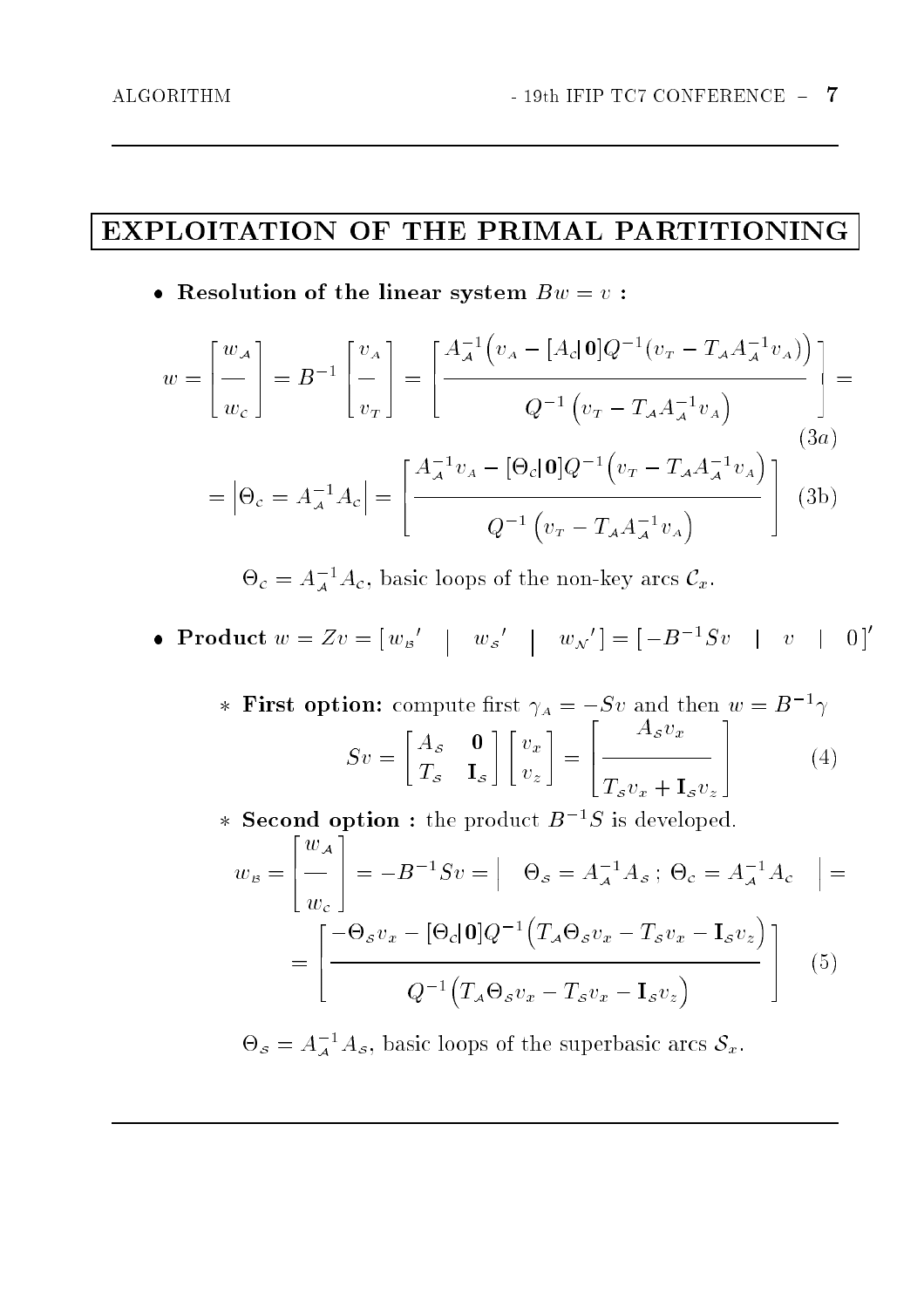$\sim$ 

## WORKING BASIS

 $\bullet$  Computation of  $Q^{-1}$  : once after a given number of iterations Product form of the inverse (PFI) :

$$
[Q^{-1}]^k = \prod_{t \ge i \ge 1} E^i_r
$$

- $\triangleright$  Hellerman & Rarick's  $P^3$  algorithm :  $|Q^{-1}|^k = R$  $\sqrt{2}$  $t > i > 1$   $E_r$
- $\triangleright$  Partial pivoting.
- - . Subroutines F01BRF and F04AXF of the NAG library.

### OPTIMIZATION OF (ASR) PROBLEM.

$$
(\mathbf{ASR})^k \begin{cases} \min_{x_{\mathcal{S}} \in \mathbb{R}^s} f_z(x_{\mathcal{S}}) \\ \text{subj. a :} \\ 0 \le x_{\mathcal{S}} \le u_{\mathcal{S}} \end{cases}
$$

**88** 

- - Bertsekas's method (Bertsekas (1982), Toint & Tuyttens (1991)).
	- $\mathcal{L}$  . The tracking and backtracking and backtracking (GETPTC) (GETPTC) subroutine, the same used in MINOS).
- $\bullet$  Computation of the descent directions.  $H_z p_z = -g_z(x)$ 
	- (TNM) Truncated Newton Method (Democratic Company of Steinard (Democratic Company), International Toint  $&$  Tuyttens  $(1991)$ .
	- (QN) (QN) QUASI-NEWTON METHOD (BFGS UPDATE) (BFG) update, as proposed by proposed by Murtagh & Saunders (1978)).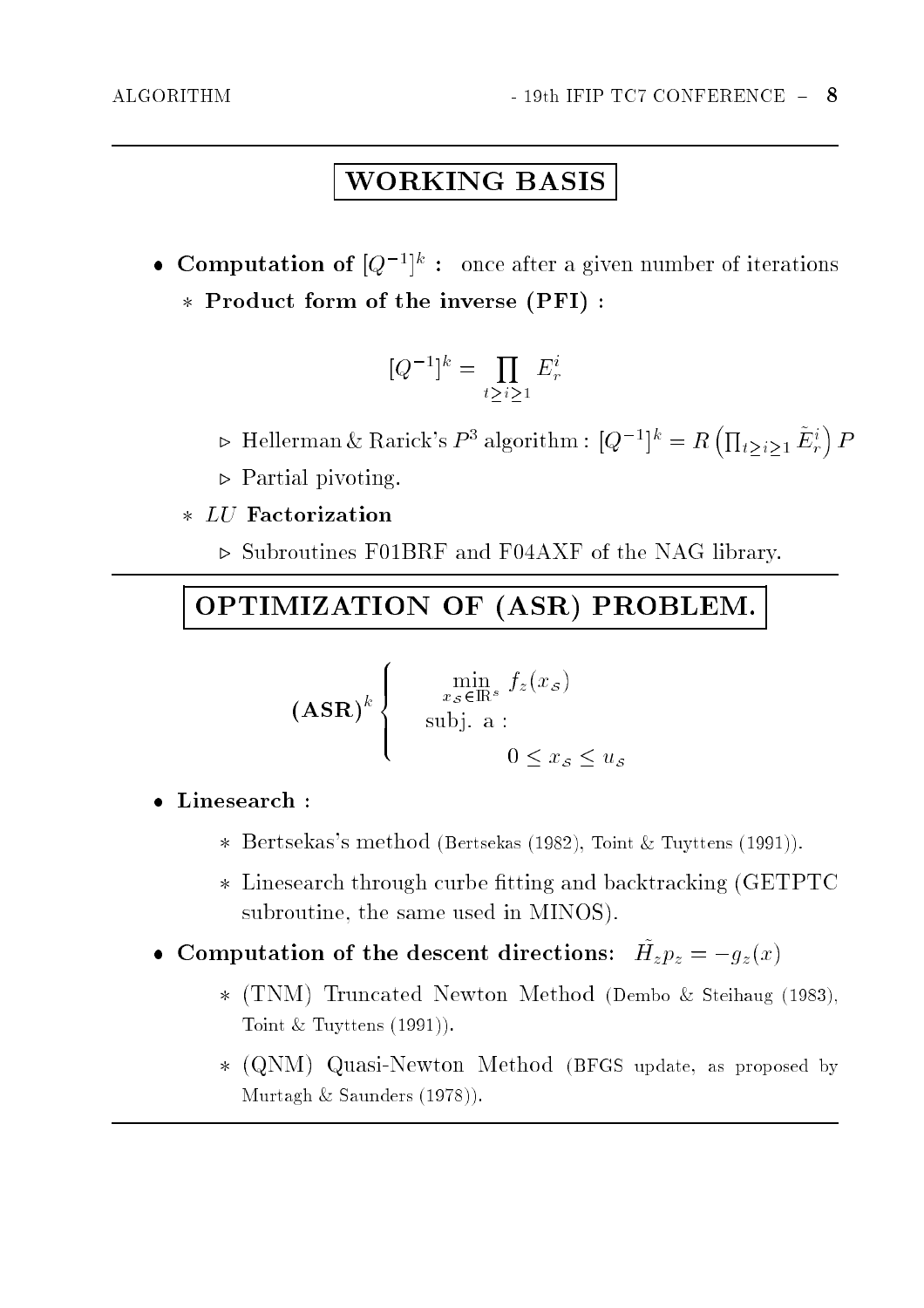## FINDING AN INITIAL FEASIBLE SOLUTION

Algorithm A5.1 : Computation of a feasible solution for (NNSC)

1 | **Phase 0** :  $\hat{x}$ , a feasible solution w.r.t. the network equations and bounds is computed (pseudo-feasible solution):

$$
A\hat{x} = r \quad , \quad 0 \le \hat{x} \le u_x
$$

2 **Phase 1** : the infeasibilities of the side constraints are eliminated by solving the following (LNSC) problem :

$$
\begin{aligned}\n\min \qquad & z_a = \sum_{i=1}^{|1|} f_i \\
\text{subj. to:} \qquad & Ax & = r \\
& Tx + \mathbf{I}_z z + \tilde{\mathbf{I}} f &= b \\
& 0 \le x \le u_x \; ; \; 0 \le z \le u_z \; ; \; f \ge 0\n\end{aligned}
$$

with  $\hat{z}$  being the slacks of the side constraints not violated at  $\hat{x}$ , and ^ f the articial variables associated to the side constraints violated at  $\hat{x}$ .

3 If 
$$
z_a^* = 0
$$
, then  $y^{*'} = [x^{*'} \mid z^{*'}]$  is a feasible solution of (NNSC)

 $z_a > 0$ , then problem (NNSC) is infeasible.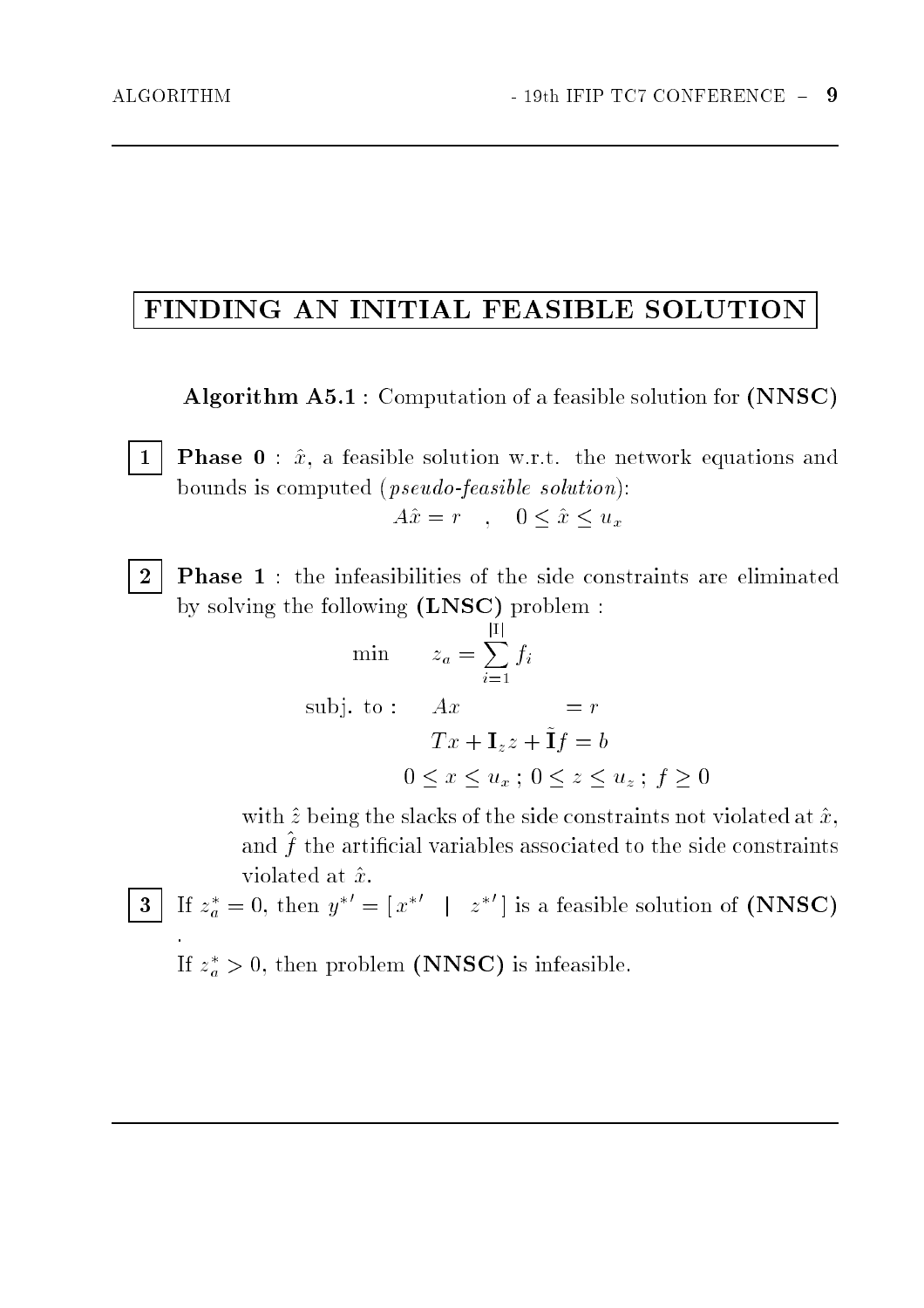### **IMPLEMENTATION OF THE ALGORITHM:** THE NOXCB 9.0 CODE

- Developed in FORTRAN 77.
- NOXCB 9.0 can solve efficienly (LN), (LNSC) and (NNSC) problems.

#### **NOXCB**

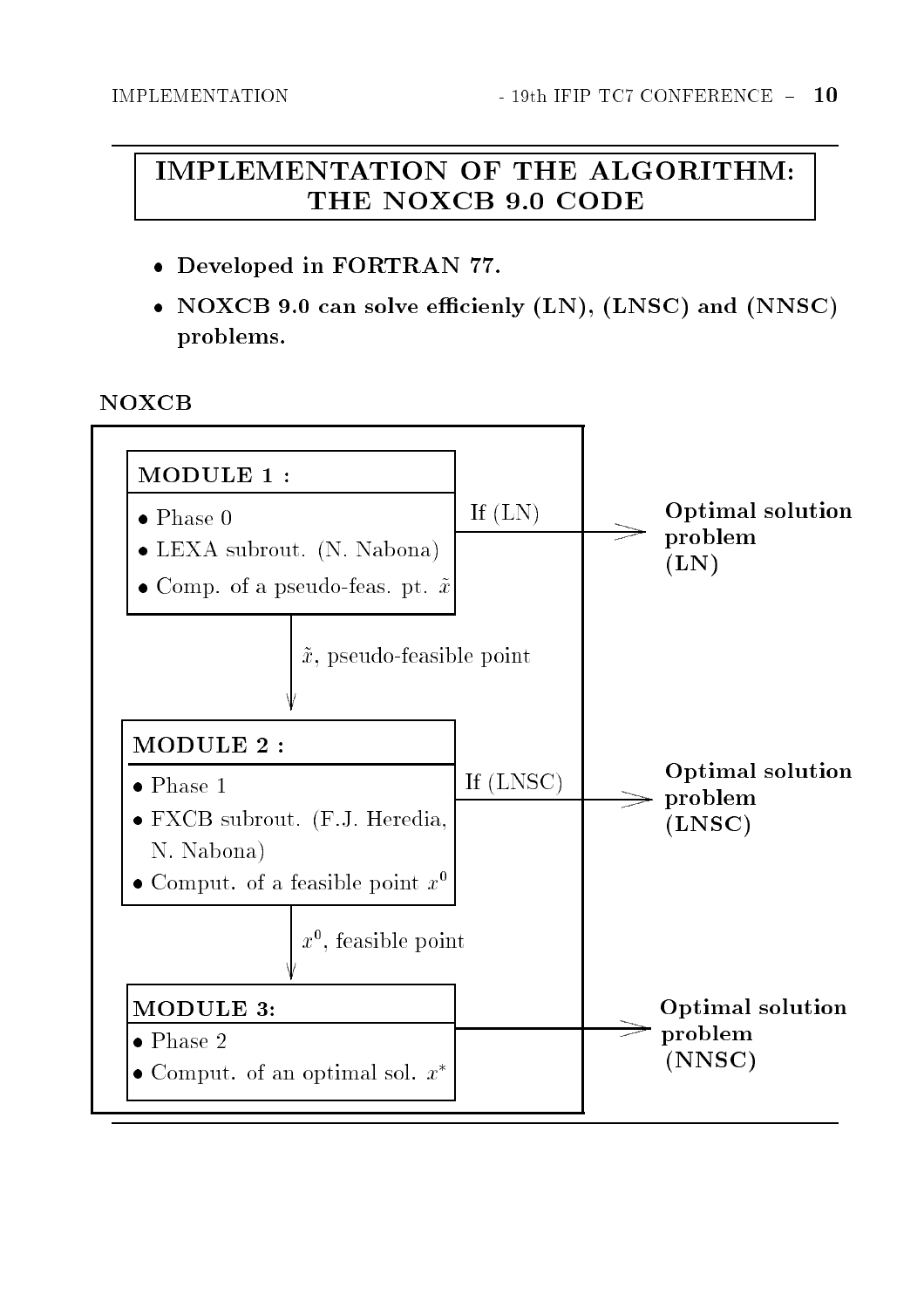### **IMPLEMENTATION OF THE ALGORITHM:** THE NOXCB 9.0 CODE

- Composition of the package: fourteen source les:
- 1.- noxcb09.f : main program necessary to use NOXCB 9.0 as an standalone program.
- 2.- snoxcb09.f : subroutine to solve the  $(NNSC)$  problem.
- 3.noeres05.f : output information subroutines.
- 4.noexli11.f : linesearch and variables update.
- 5.noline11.f : Phase <sup>1</sup> (pivoting subroutines excluded).
- 6.noqnew01.f : Quasi-Newton updates.
- $\gamma$ . noauxi02.f : subroutines to read/write data and basis.
- 8.noesnu11.f : optimization of the (ASR) problem.
- 9.noetes05.f : Computation/update of the working basis inverse/factorization.
- 10.  $\blacksquare$  nofas007.f : Phase 0.
- 11.- nopivo09.f : pivoting subroutines.
- 12.- NOXCB.PAR : maximum dimensions of the data structure.
- 13.- TOLCIA09.CMN : COMMON which stores numerical tolerances.
- 14.- ETES.CMN : COMMON which stores the data structure of the working basis inverse/factorization.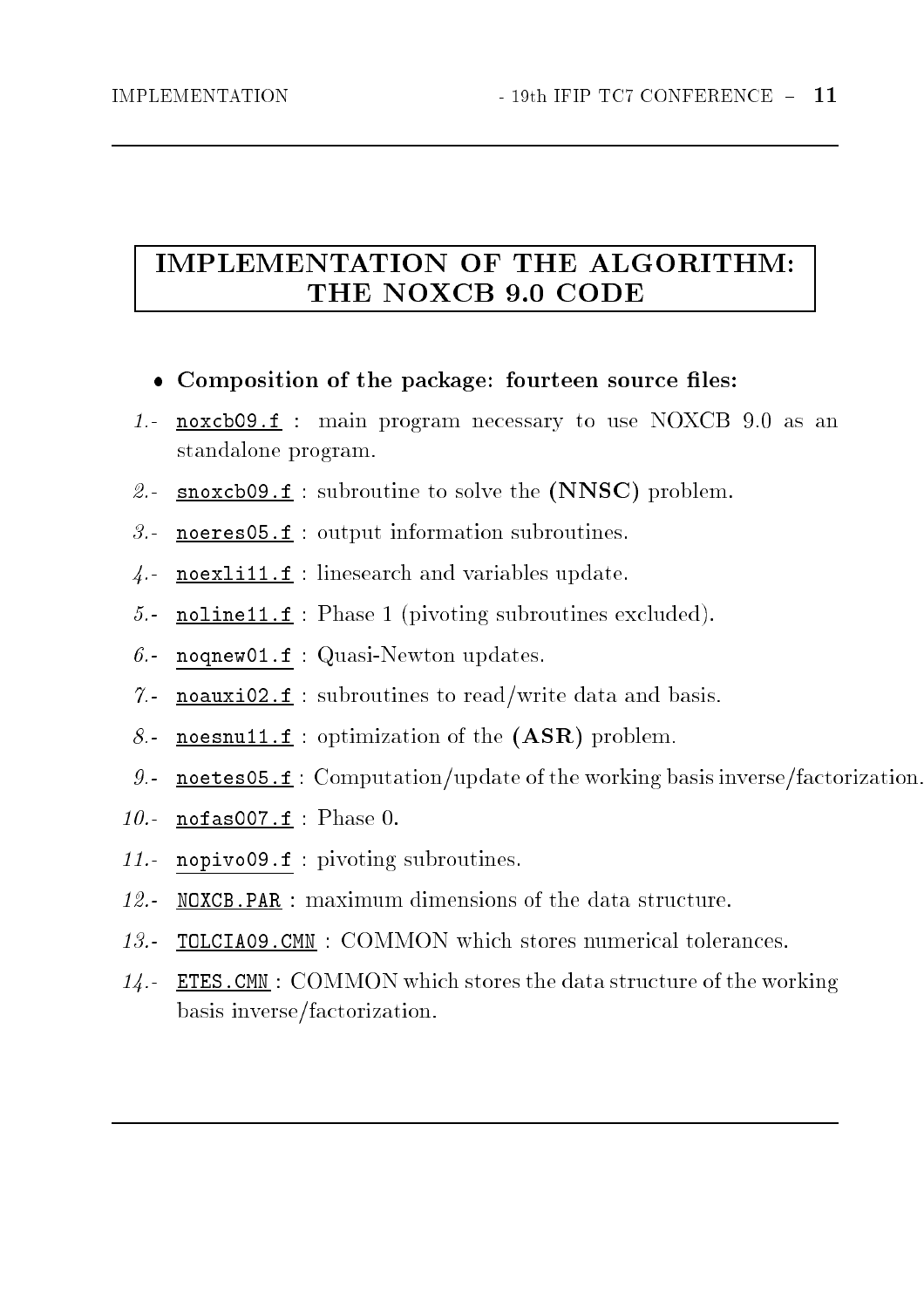## COMPUTATIONAL RESULTS

#### Ob jectives of the computational study :

- 1.- To evaluate the computational eciency of the NOXCB 9.0 code againts a reputed non specialized implementation of the same algorithm, MINOS 5.3.
- 2.- To study the dependency of the eciency of NOXCB 9.0 on the characteristics of the (NNSC) problems.
- 3.- To evaluate the behaviour several algorithmic options.

#### Hardware :

- $\boldsymbol{\times}$  Workstation Sun Sparc 10/41 with one processor at 40MHz  $(\approx 100 \text{Mips}, 20 \text{M flops})$ .
- 64Mb of central memory (32Mb real, 32Mb swapped). $\star$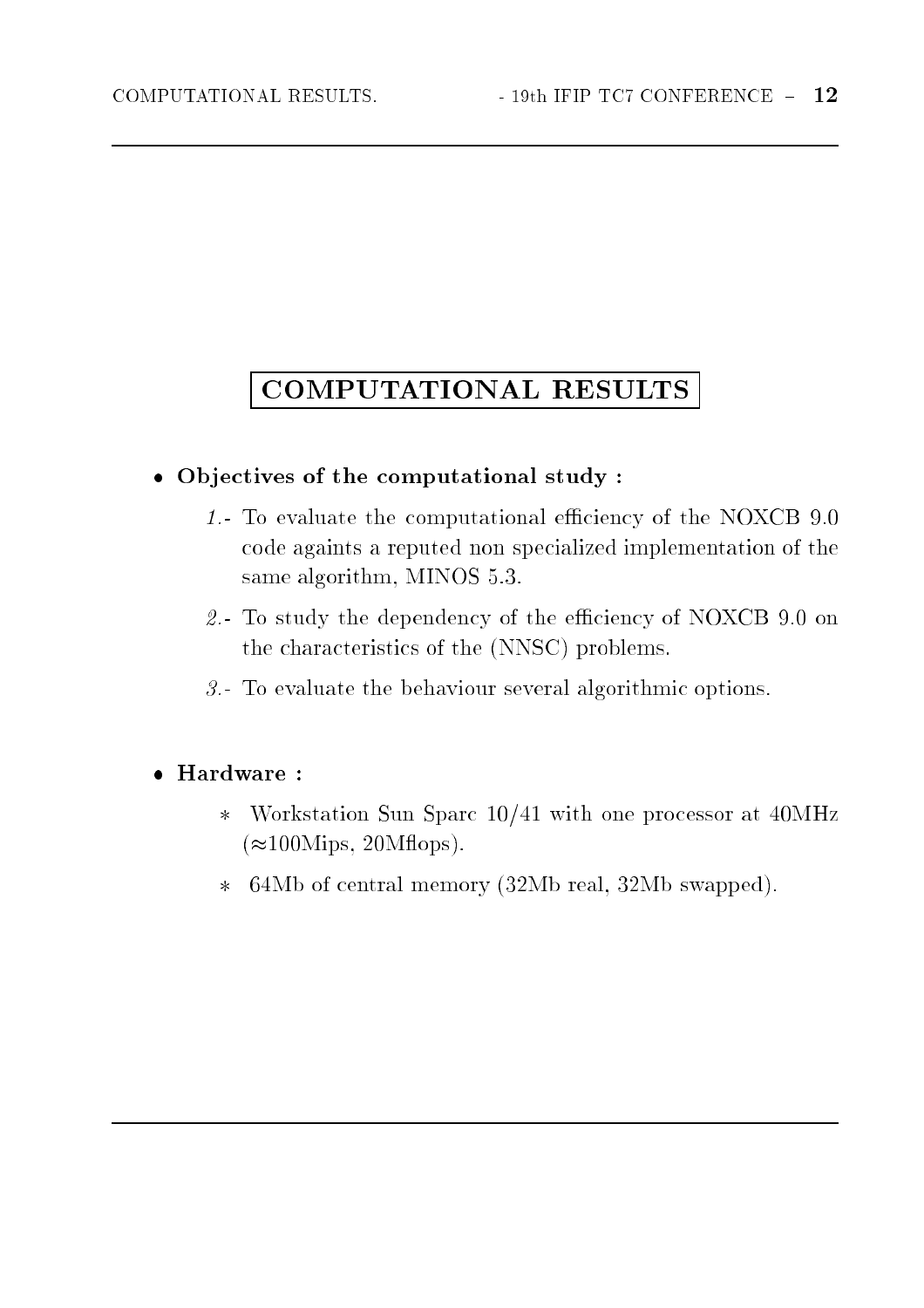## EIO/UPC (NNSC) test problems

110 (110 Problems) problems.

#### DIMACS problems:

 $\triangleright$  Random generators of Network flow problems:

Rmfgen (Goldfarb, Grigoriadis): problems rmfa and rmfb. Gridgen (Lee & Orlin): problems ggeb and gged. Grid-on-Torus (Goldberg): problems gotd.

- $\triangleright$  Addition of the side constraints :  $Di2no$ .
- $\triangleright$  Objective functions :

namur (Toint & Tuyttens). EIO1.

Hydrothermal Coordination problems:

#### Characteristics of the EIO/UPC test problems:

- 1525 arcs, 360 no. 2383 arcs and 659 nodes. 2393 no. 2383
- Ratio (# side constraints / # nodes ) : 1% ! 100%
- # of nonzero elements of the side constraints : 0.02% ! 10%
- $\mathcal{L}$  of superbasic variables at the optimal solution  $\mathcal{L}$  solution  $\mathcal{L}$  .  $\mathcal{L}$ (80% non basic variables).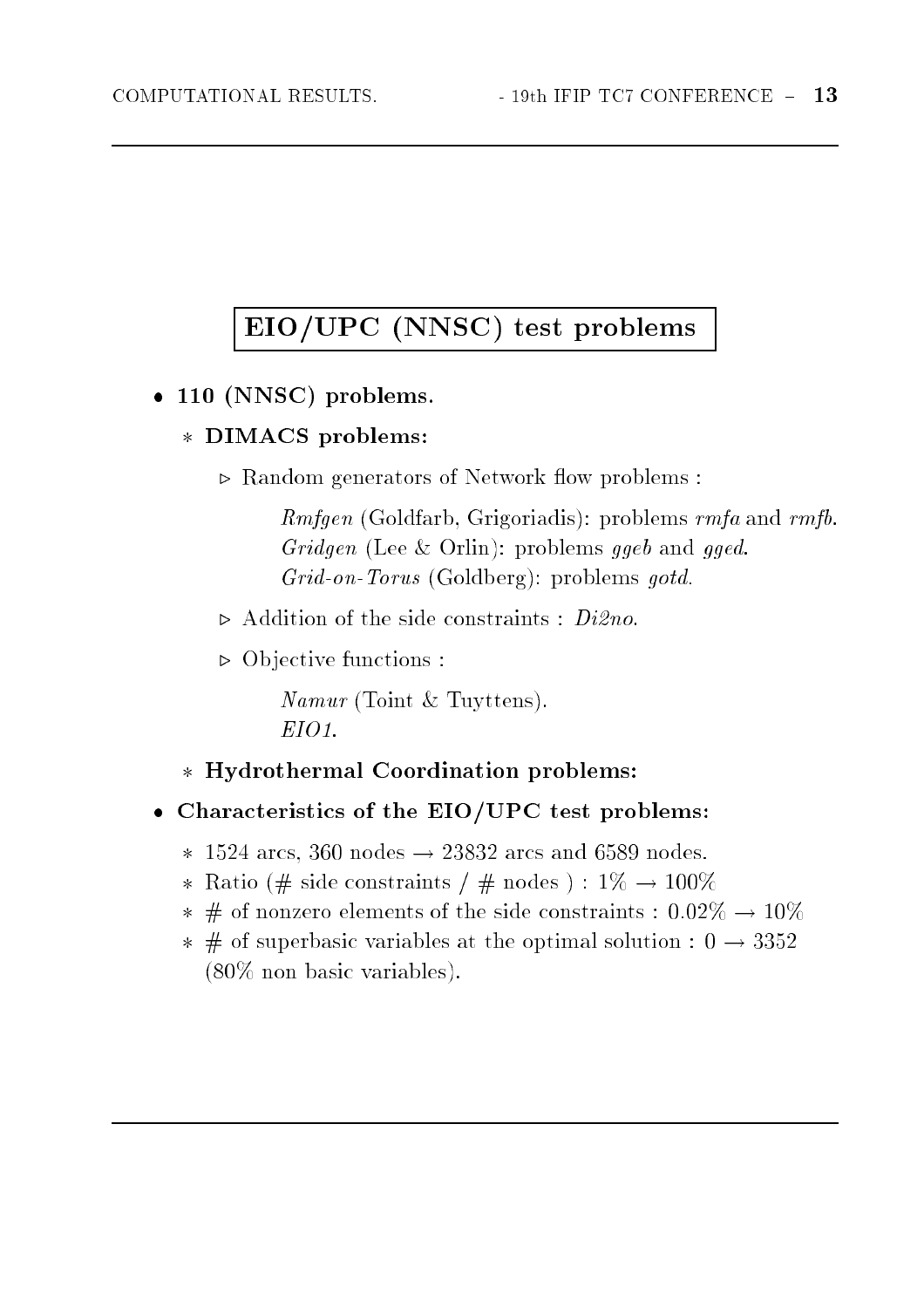#### DIMACS problems:

|           |                 |           |              |                |                             | Di2no parameters ( $seed_2$ =46533591) |            |                  |         |                     |                 |                |  |
|-----------|-----------------|-----------|--------------|----------------|-----------------------------|----------------------------------------|------------|------------------|---------|---------------------|-----------------|----------------|--|
|           | $\sqrt{\%s.c.}$ | sprr      | $\%act$      | $t_{ij}^{max}$ | $\overline{t^{min}}$<br>i j | $\delta_E$                             | $\delta_L$ | $\boldsymbol{n}$ | $\,m$   | $\boldsymbol{t}$    | $t_{\it E}$     | nel            |  |
| rmfa1111  | $\mathbf{1}$    | 0.010     | $\mathbf 1$  | $1.0\,$        | 0.1                         | $1.0\,$                                | $1.5\,$    | 1524             | 360     | $\overline{4}$      | $\mathbf 1$     | $\overline{4}$ |  |
| rmfa2111  | $\overline{5}$  | 0.010     | $\mathbf{1}$ | $1.0\,$        | 0.1                         | 1.0                                    | $1.5\,$    | 1524             | 360     | 18                  | $\mathbf{1}$    | 18             |  |
| rmfa3111  | $10\,$          | 0.010     | 1            | $1.0\,$        | 0.1                         | $1.0\,$                                | $1.5\,$    | 1524             | 360     | 36                  | 1               | 36             |  |
| rmfa4111  | $50\,$          | 0.010     | 1            | $1.0\,$        | 0.1                         | 1.0                                    | $1.5\,$    | 1524             | 360     | 180                 | 1               | 180            |  |
| rmfa5111  | 100             | 0.010     | $\mathbf{1}$ | $1.0\,$        | 0.1                         | $1.0\,$                                | $1.5\,$    | 1524             | 360     | 360                 | 3               | 363            |  |
| rmfa3211  | $10\,$          | 1.000     | 1            | $1.0\,$        | $0.1\,$                     | $1.0\,$                                | $1.5\,$    | 1524             | 360     | 36                  | 1               | 538            |  |
| rmfa3311  | 10              | 10.000    | 1            | $1.0\,$        | 0.1                         | $1.0\,$                                | $1.5\,$    | 1524             | 360     | 36                  | 1               | 5387           |  |
| rmfa3221  | $10\,$          | 1.000     | $10\,$       | $1.0\,$        | $0.1\,$                     | $1.0\,$                                | $1.5\,$    | 1524             | 360     | 36                  | 3               | $538\,$        |  |
| rmfa3241  | 10              | 1.000     | 100          | $1.0\,$        | $0.1\,$                     | $1.0\,$                                | $1.5\,$    | 1524             | 360     | 36                  | 36              | 538            |  |
| rmfa3231  | $10\,$          | 1.000     | $50\,$       | $1.0\,$        | $0.1\,$                     | $1.0\,$                                | $1.5\,$    | 1524             | 360     | 36                  | 18              | 538            |  |
| rmfa2112  | $\mathbf 5$     | 0.010     | 1            | $10^5$         | 0.1                         | $1.0\,$                                | $1.5\,$    | 1524             | 360     | 18                  | 1               | 18             |  |
| rmfa3132  | $10\,$          | 0.010     | $50\,$       | $10^5$         | 0.1                         | 1.0                                    | $1.5\,$    | 1524             | 360     | 36                  | 18              | 36             |  |
| rm fa3232 | $10\,$          | $1.000\,$ | $50\,$       | $10^5$         | 0.1                         | $1.0\,$                                | $1.5\,$    | 1524             | 360     | 36                  | 18              | 538            |  |
| rmfb1111  | $\mathbf{1}$    | 0.010     | $\mathbf{1}$ | $1.0\,$        | 0.1                         | $1.0\,$                                | $1.5\,$    | 5420             | 1200    | 12                  | 1               | 13             |  |
| rmfb3111  | 10              | 0.010     | $\mathbf{1}$ | 1.0            | $0.1\,$                     | $1.0\,$                                | $1.5\,$    | 5420             | 1200    | 120                 | 1               | 138            |  |
| rmfb4111  | $50\,$          | 0.010     | 1            | $1.0\,$        | $0.1\,$                     | $1.0\,$                                | $1.5\,$    | 5420             | 1200    | 600                 | $6\phantom{.}6$ | 658            |  |
| rmfb5111  | 100             | 0.010     | 1            | $1.0\,$        | 0.1                         | $1.0\,$                                | $1.5\,$    | 5420             | 1200    | 1200                | 12              | 1338           |  |
| rmfb3211  | $10\,$          | 1.000     | $\mathbf{1}$ | $1.0\,$        | 0.1                         | 1.0                                    | $1.5\,$    | 5420             | 1200    | 120                 | $\mathbf{1}$    | 6492           |  |
| rmfb3311  | 10              | 5.000     | 1            | $1.0\,$        | $0.1\,$                     | $1.0\,$                                | $1.5\,$    | 5420             | 1200    | 120                 | $\mathbf{1}$    | 32360          |  |
| rmfb3221  | 10              | 1.000     | 10           | $1.0\,$        | $0.1\,$                     | 1.0                                    | $1.5\,$    | 5420             | 1200    | 120                 | 12              | 138            |  |
| rmfb3132  | 10              | 0.010     | $50\,$       | $10^6\,$       | $0.1\,$                     | $1.0\,$                                | $1.5\,$    | 5420             | 1200    | 120                 | $60\,$          | 6491           |  |
| ggeb1121  | $\mathbf{1}$    | 0.100     | $10\,$       | $1.0\,$        | 0.1                         | 100.0                                  | 100.0      | 4008             | 501     | $\overline{5}$      | 1               | 20             |  |
| ggeb3121  | $10\,$          | 0.100     | 10           | $1.0\,$        | $0.1\,$                     | 10.0                                   | 100.0      | 4008             | 501     | $50\,$              | $\overline{5}$  | 198            |  |
| ggeb4121  | $50\,$          | 0.100     | 10           | $1.0\,$        | 0.1                         | 10.0                                   | $10.0\,$   | 4008             | 501     | 251                 | 25              | 1013           |  |
| ggeb5121  | 100             | 0.100     | 10           | $1.0\,$        | 0.1                         | $1.5\,$                                | $1.5\,$    | 4008             | 501     | 501                 | $5\,0$          | 2040           |  |
| ggeb4221  | $50\,$          | 1.000     | 10           | $1.0\,$        | 0.1                         | 10.0                                   | $10.0\,$   | 4008             | 501     | $2\sqrt{5}\sqrt{1}$ | 25              | 9973           |  |
| ggeb4321  | $50\,$          | 5.000     | $10\,$       | $1.0\,$        | 0.1                         | $10.0\,$                               | $10.0\,$   | 4008             | 501     | $2\sqrt{5}\sqrt{1}$ | 25              | 50203          |  |
| ggeb4131  | $50\,$          | 0.100     | $50\,$       | $1.0\,$        | $0.1\,$                     | $1.0\,$                                | $1.0$      | 4008             | 501     | 251                 | 125             | 1013           |  |
| ggeb4141  | $50\,$          | 0.100     | $100\,$      | $1.0\,$        | 0.1                         | $1.0\,$                                | $1.0\,$    | 4008             | 501     | 251                 | 251             | $1013\,$       |  |
| ggeb4132  | $50\,$          | 0.100     | 50           | $10^5\,$       | $0.1\,$                     | $1.0\,$                                | $1.0\,$    | 4008             | $501\,$ | $2\sqrt{5}\sqrt{1}$ | 125             | 1013           |  |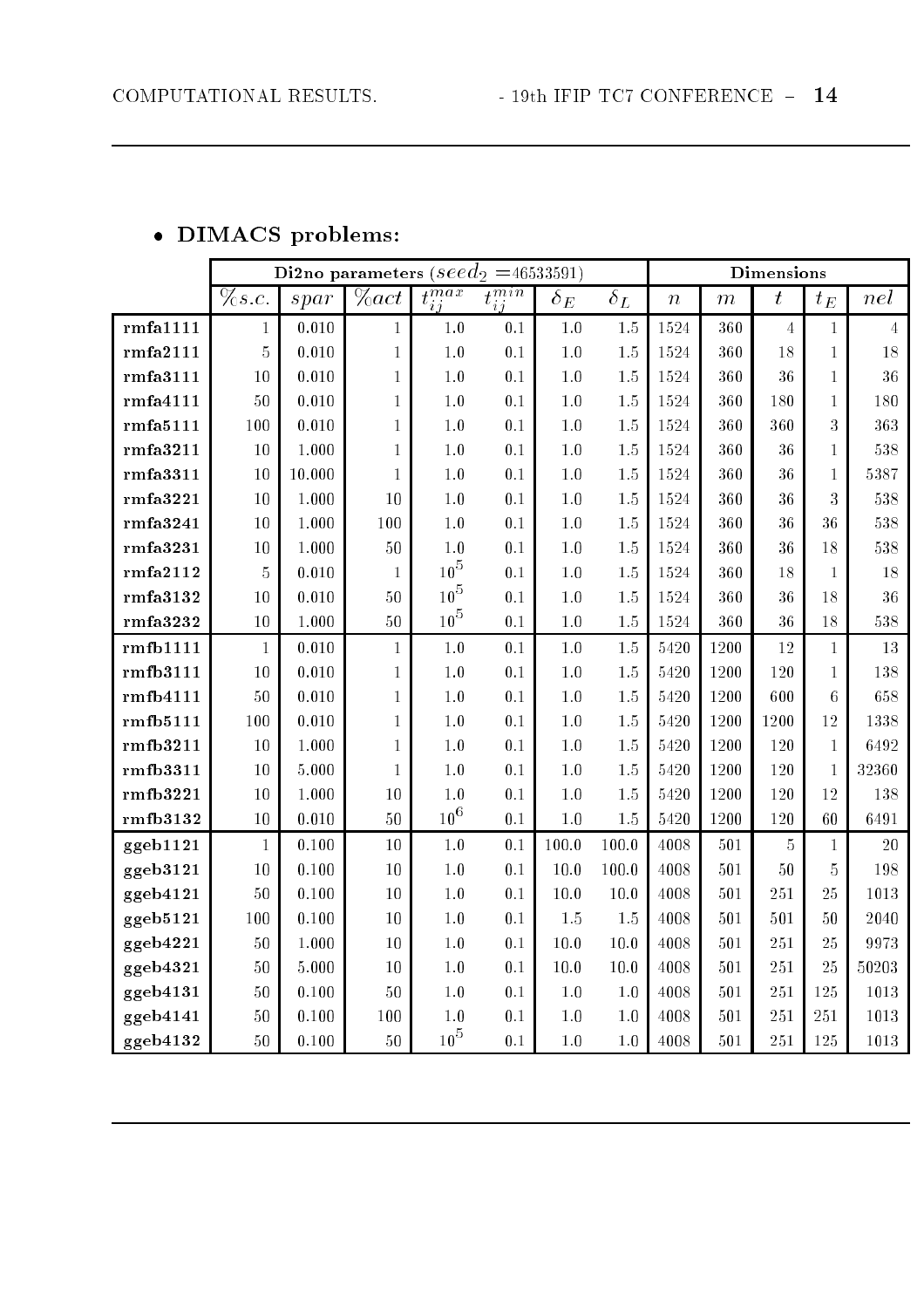|                |          | Di2no parameters ( $seed_2$ =46533591) |          |                        |                 |            |            |                  |       | <b>Dimensions</b> |             |       |  |  |  |
|----------------|----------|----------------------------------------|----------|------------------------|-----------------|------------|------------|------------------|-------|-------------------|-------------|-------|--|--|--|
|                | $\%s.c.$ | $*$                                    | $\%$ act | $_{\frac{4}{}}$<br>2.2 | $t^{mn}$<br>2.2 | $\delta_E$ | $\delta_L$ | $\boldsymbol{n}$ | $m\,$ |                   | $t_{\it E}$ | nel   |  |  |  |
| gged1121       | 1        | 0.100                                  | 10       | 1.0                    | 0.1             | 100.0      | 100.0      | 12008            | 1501  | 15                |             | 182   |  |  |  |
| gged3121       | 10       | 0.100                                  | 10       | 1.0                    | 0.1             | 10.0       | 100.0      | 12008            | 1501  | 150               | 15          | 1834  |  |  |  |
| gged4121       | 50       | 0.100                                  | 10       | 1.0                    | 0.1             | 1.0        | 1.0        | 12008            | 1501  | 751               | 75          | 9054  |  |  |  |
| gged4131       | 50       | 0.100                                  | 50       | 1.0                    | 0.1             | 1.0        | 1.0        | 12008            | 1501  | 751               | 375         | 9054  |  |  |  |
| gged4141       | 50       | 0.100                                  | 100      | 1.0                    | 0.1             | 1.0        | 1.0        | 12008            | 1501  | 751               | 751         | 9054  |  |  |  |
| $\rm gged4122$ | 50       | 0.100                                  | 10       | 100.                   | 0.1             | 1.0        | 1.0        | 12008            | 1501  | 751               | 75          | 9054  |  |  |  |
| gotd1121       | 1        | 0.100                                  | 10       | 1.0                    | 0.1             | 1.0        | 1.0        | 18000            | 3000  | 30                | 3           | 527   |  |  |  |
| gotd2121       | 10       | 0.100                                  | 10       | 1.0                    | 0.1             | 1.0        | 1.0        | 18000            | 3000  | 300               | 30          | 5390  |  |  |  |
| gotd3121       | 25       | 0.100                                  | 10       | 1.0                    | 0.1             | 1.0        | 1.0        | 18000            | 3000  | 750               | 75          | 13537 |  |  |  |
| gotd2131       | 10       | 0.100                                  | 50       | 1.0                    | 0.1             | 1.0        | 1.0        | 18000            | 3000  | 300               | 150         | 5390  |  |  |  |

### • DIMACS problems (continuation):

### $\bullet$  Hydrothermal problems:

|        | $\, n$ | m     | t.   | nel   | $\%s.c.$ | $*$   |
|--------|--------|-------|------|-------|----------|-------|
| xh48   | 1152   | 289   | 144  | 3154  | 49.8     | 1.901 |
| xha48  | 1824   | 433   | 144  | 4732  | 33.3     | 1.802 |
| xhs40  | 4176   | 961   | 144  | 9187  | 15.0     | 1.528 |
| xh168  | 4032   | 1009  | 504  | 11074 | 50.0     | 0.545 |
| xha168 | 6384   | 1513  | 504  | 16612 | 33.3     | 0.516 |
| xhs50  | 14616  | 3361  | 504  | 32227 | 15.0     | 0.437 |
|        |        |       |      |       |          |       |
|        | $\, n$ | $\,m$ | t    | nel   | $\%s.c.$ | $*$   |
| xa48   | 2256   | 697   | 240  | 1915  | 34.4     | 0.354 |
| xa168  | 8064   | 2479  | 840  | 6799  | 33.9     | 0.100 |
| xaa48  | 4416   | 1345  | 528  | 4601  | 39.3     | 0.197 |
| xaa168 | 15600  | 4741  | 1848 | 16193 | 39.0     | 0.056 |
| xas48  | 6768   | 1873  | 528  | 6086  | 28.2     | 0.170 |
| xas168 | 23832  | 6589  | 1848 | 21398 | 28.0     | 0.049 |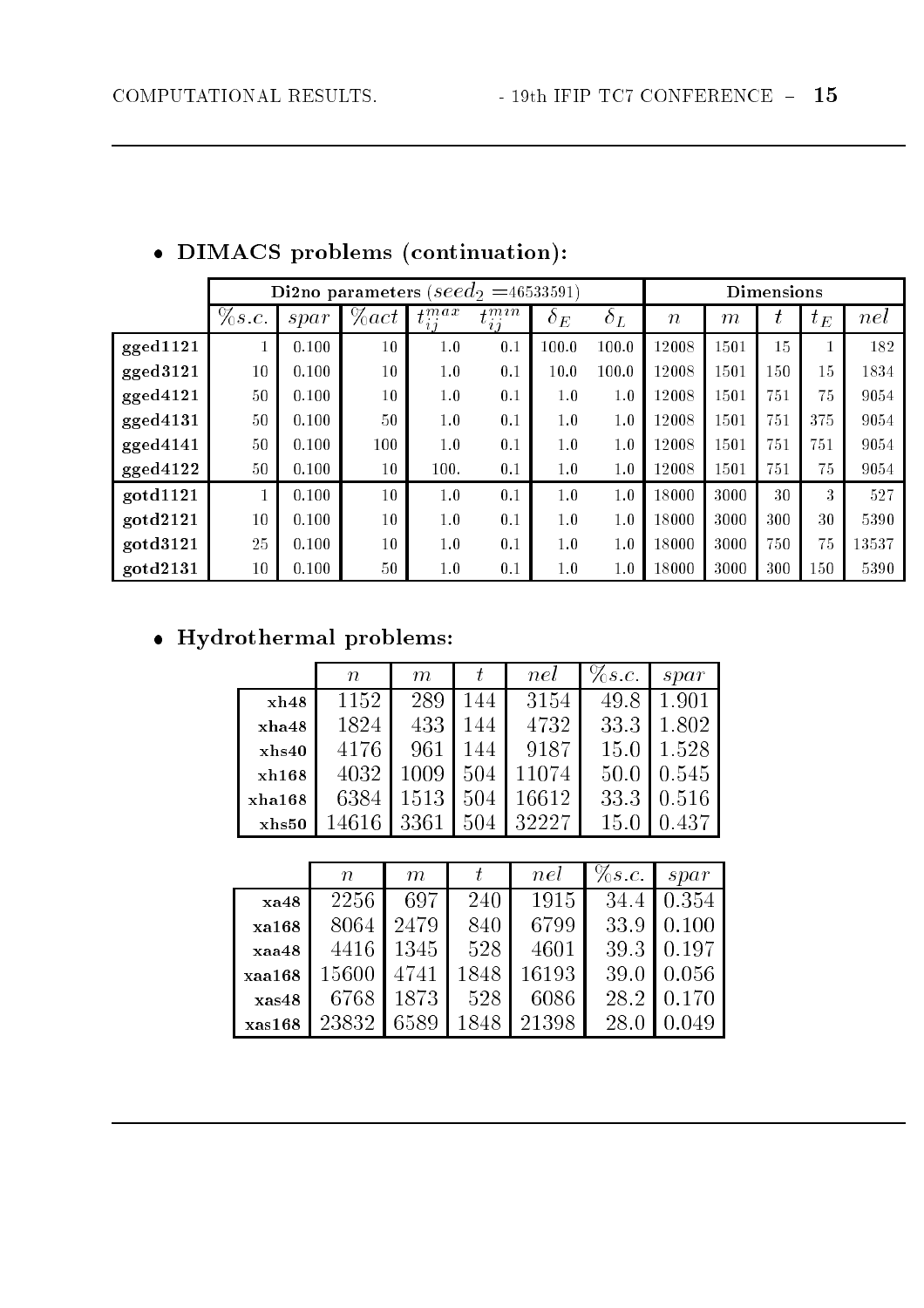### · Objective functions.

\* Namur (Toint & Tuyttens, (MP) 1990):  $f(x) = \frac{1}{c_1} \sum_{i=1}^{n} x_i^2 +$  $+\frac{1}{c_{2}}\left(\sum_{i=1}^{n-1}\sqrt{1+x_{i}^{2}+\left(x_{i}-x_{i+1}\right)^{2}}+\frac{1}{c_{3}}\left(10+\sum_{i=1}^{n}(-1)^{i}x_{i}\right)^{4}\right)$ 

|    | ் உ | (م: 1  | Problems |
|----|-----|--------|----------|
|    |     |        | rmta     |
| ୍ଦ |     | . 1 ∩ີ |          |

#### $\times$  EIO1:

$$
f(x) = k_1 \left\{ \sum_{i=1}^n c_i \left( x_i + k_2 x_i^2 \right) + \right.+ k_3 \left[ \sum_{i=1}^{n-2} c_i \left( x_i x_{i+1} x_{i+2} \right)^2 + c_{n-1} \left( x_{n-1} x_n \right)^2 \right] \right\}
$$

| ГF. |      | kэ   | Kэ    | Problems               |
|-----|------|------|-------|------------------------|
| 20  |      |      |       | rmfa, rmfb             |
| 21  | 0.01 | 0.01 | 0.001 | ggeb, gotd             |
| 22  | 0.01 |      | 0.    | rmfa, rmfb, ggeb, gged |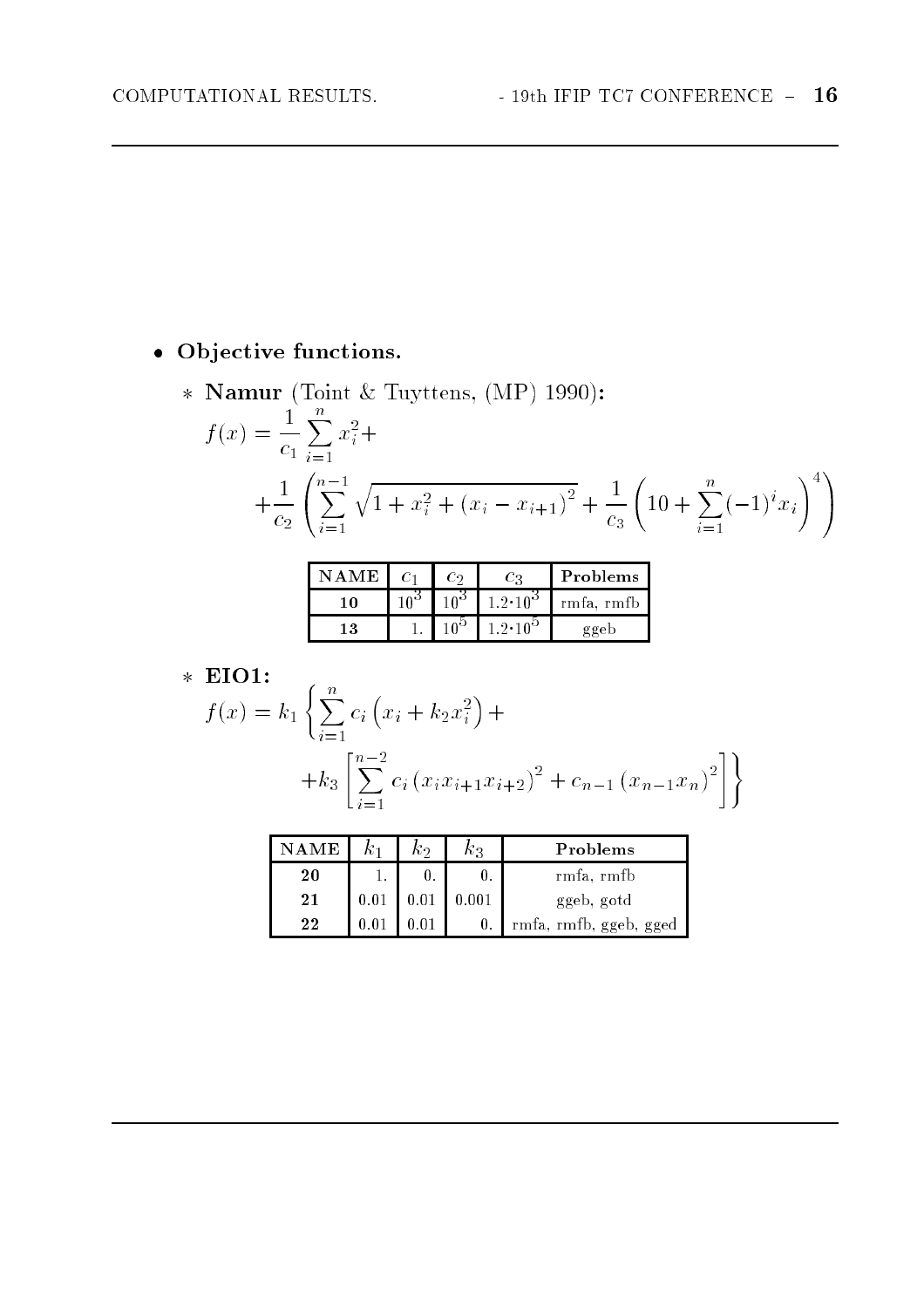### GENERAL RESULTS

 Hystogram of the eciency of NO vs. MI, total execution time :



fraction of problemes (%)

#### Eciency index :

 $t_{MI}/t_{NO}$  =execution time of MINOS / execution time for NOXCB (p.ex.:  $t_{MI}/t_{NO} = 5 \Rightarrow$  NOXCB 9.0 is five times faster than MINOS 5.3, or NOXCB 9.0 reduces the execution time in a 80%).

- 61.91% of the test results with  $t_{MI}/t_{NO} \in [1, 5]$ .
- $\mathcal{L} = \mathcal{L}$  problems with the taught to  $\mathcal{L} = \mathcal{L}$ 
	- Usually small scale models (13 problems rmfa, 1524 arcs, 360 nodes).
	- The reduction in the execution time (aprox. 20%) is not so important than in the cases where  $t_{MI}/t_{NO} > 1$  (aprox. 80%).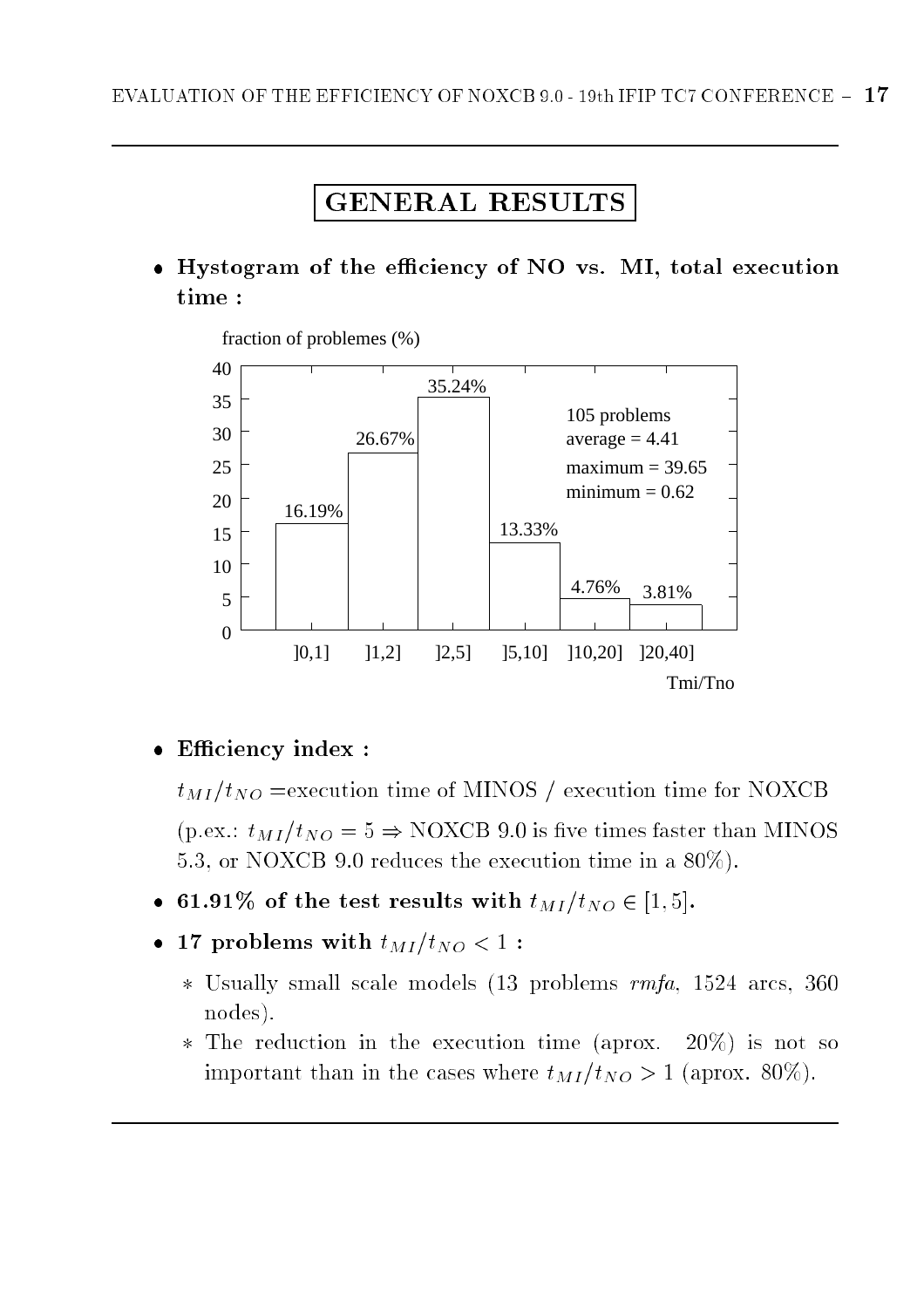

#### Comparation MI vs. NO Phases 0+1 and Phase 2 :

Average efficiency for Phase 0+1 :  
\n
$$
t_{MI}/t_{NO} = 4.26 < \frac{(t/iter)_{MI}}{(t/iter)_{NO}} = 15.79
$$

 $\ast$ 

Average efficiency for Phase  $2$  :  $\ast$  $t_{MI}/t_{NO} = 5.37 > \frac{(t/iter)_{NO}}{(t/iter)_{NO}} = 2.29$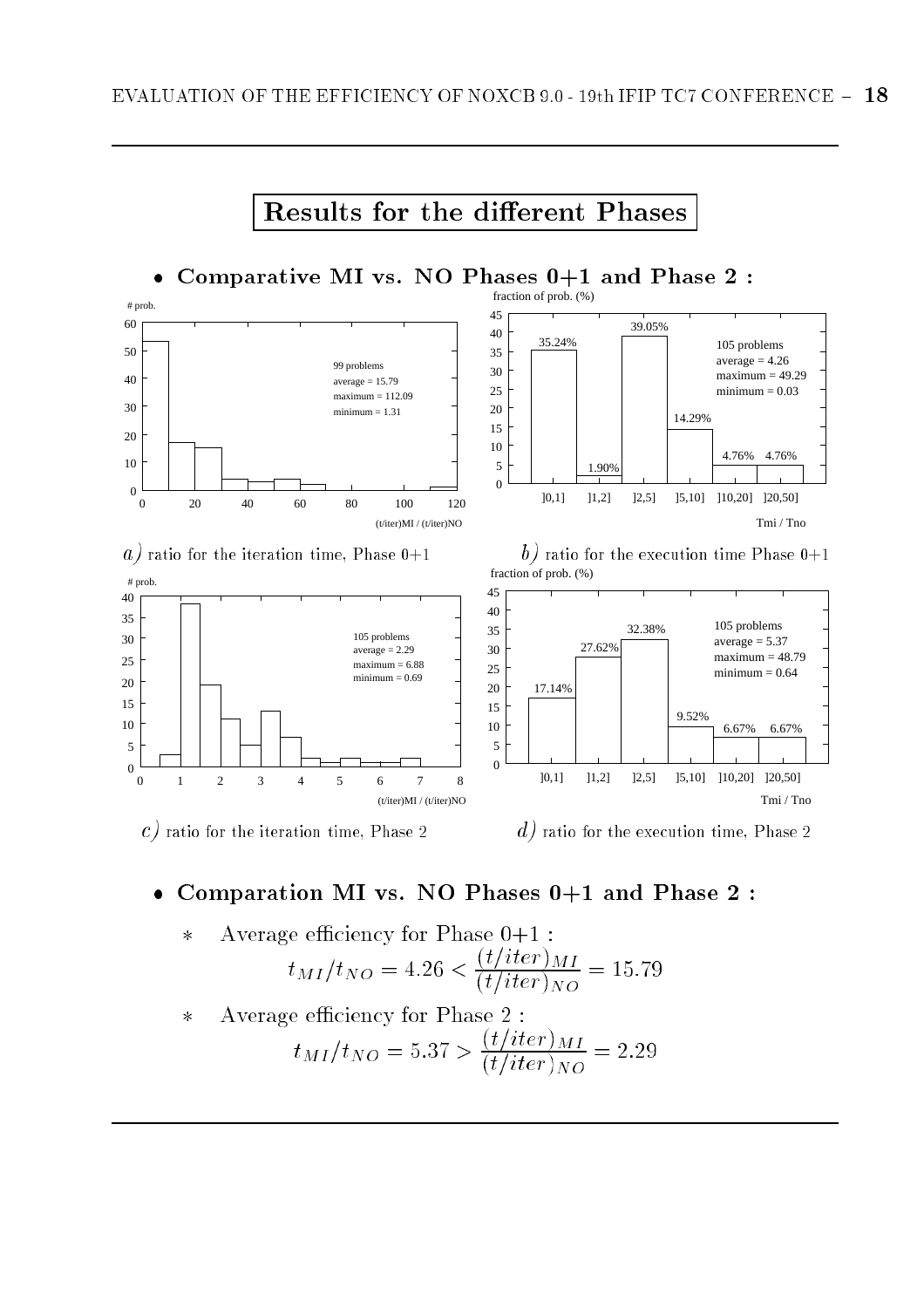### Results for the different problems.

 Eciency of the total execution time for the dierent problems and o.f. :

|             |                     |      |       | Objective functions |       |      | Results for |
|-------------|---------------------|------|-------|---------------------|-------|------|-------------|
| Problems    | $t_{\rm MI}/t_{NO}$ | 10   | 13    | $20\,$              | 21    | 22   | problems    |
|             | Average             | 1.49 |       | 9.01                |       | 1.01 | 3.70        |
| rmfa        | Maximum             | 2.23 |       | 20.41               |       | 2.16 | 20.41       |
|             | Minimum             | 0.72 |       | 4.72                |       | 0.62 | 0.62        |
|             | Average             | 3.12 |       | 15.92               |       | 2.97 | 8.18        |
| rmfb        | Maximum             | 7.25 |       | 39.65               |       | 4.97 | 39.65       |
|             | Minimum             | 0.92 |       | 3.11                |       | 0.95 | 0.92        |
|             | Average             |      | 4.99  |                     | 1.85  | 2.03 | 2.96        |
| ggeb        | Maximum             |      | 10.01 |                     | 2.08  | 3.34 | 10.01       |
|             | Minimum             |      | 1.60  |                     | 1.50  | 1.56 | 1.50        |
|             | Average             |      |       |                     |       | 1.68 | 1.68        |
| gged        | Maximum             |      |       |                     |       | 2.44 | 2.44        |
|             | Minimum             |      |       |                     |       | 0.84 | 0.84        |
|             | Average             |      |       |                     | 10.43 |      | 10.43       |
| gotd        | Maximum             |      |       |                     | 17.96 |      | 17.96       |
|             | Minimum             |      |       |                     | 6.56  |      | 6.56        |
|             | Average             |      |       |                     |       |      | 4.25        |
| xh          | Maximum             |      |       |                     |       |      | 12.81       |
|             | Minimum             |      |       |                     |       |      | 1.31        |
|             | Average             |      |       |                     |       |      | 2.36        |
| xa          | Maximum             |      |       |                     |       |      | 3.77        |
|             | Minimum             |      |       |                     |       |      | 1.53        |
| Results for | Average             | 1.87 | 4.99  | 11.78               | 4.00  | 1.81 |             |
| objective   | Maximum             | 7.25 | 10.01 | 39.65               | 17.96 | 4.97 |             |
| functions   | Minimum             | 0.72 | 1.60  | 3.11                | 1.50  | 0.62 |             |

#### Higest degree of eciency: problems gotd.

- 18000 arcs, 3000 nodes, up to 750 side constraints
- $f.$  Eion. Este o Ei
- $H = -\frac{1}{2}$  degree of degree of degree of degeneration.
- Higest eciency for nonlinear ob j. func. : 13
	- Namur (high number of superbasic variables).
- Lowest eciency : problems rmfa (small scale problems).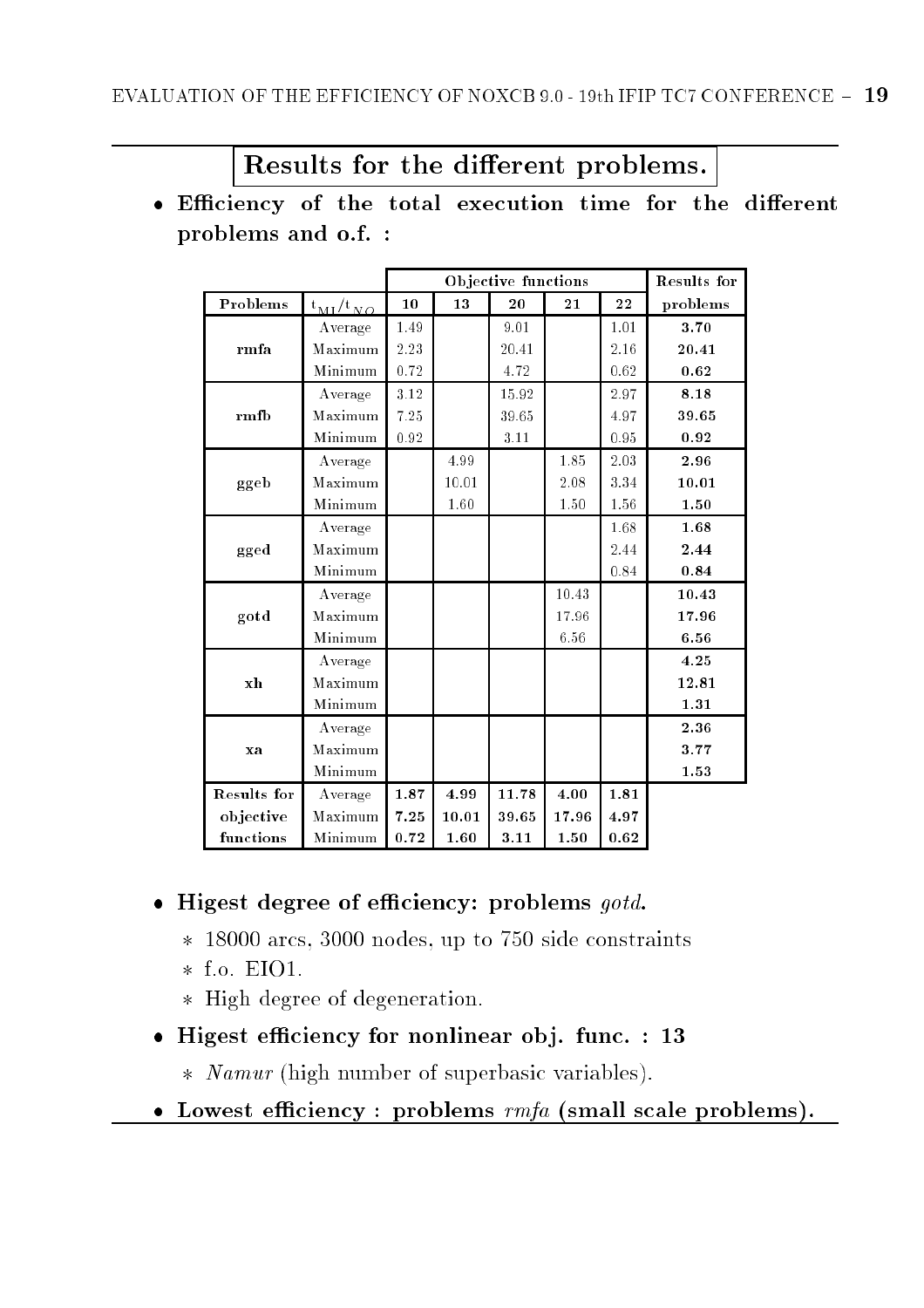## Results for the different problems: conclusions.

#### Results depending on the characteristics of the problems:

| * The greatest efficiency is reached with large escale models. |  |  |  |  |
|----------------------------------------------------------------|--|--|--|--|
|                                                                |  |  |  |  |

|              |       |       | <b>Maximal dimensions</b> | $t_{\rm MI}/t_{\rm NO}$ |                 |      |  |  |
|--------------|-------|-------|---------------------------|-------------------------|-----------------|------|--|--|
| <b>Scale</b> | arcs  | nodes | S.C.                      | Average                 | Maximum Minimum |      |  |  |
| Large        | 18000 | 3000  | 750                       | 5.10                    | 17.96           | 0.84 |  |  |
| Medium       | 8064  | 2479  | 840                       | 2.87                    | 10.00           | 0.92 |  |  |
| Small        | 2256  | 697   | 240                       | 1.34                    | 2.47            | 0.62 |  |  |

### Results depending on the ob jective function:

 The greatest eciency is reached with the Namur objective function family (high number of superbasic variables).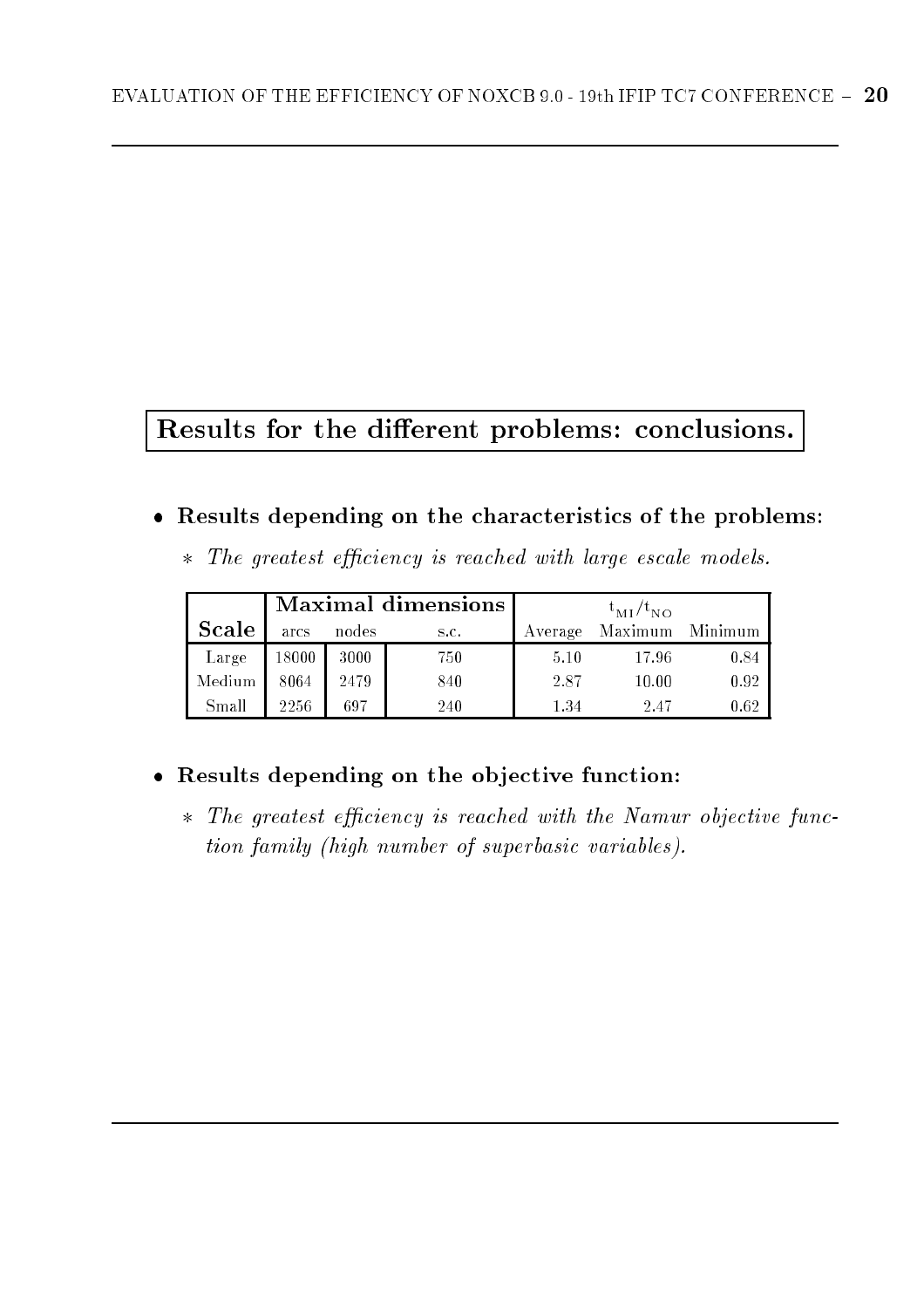Number of side constraints

 Relation between eciency and the ratio (# of s. c. /# network equations)= $(t/m)$  :



- $\triangleright$  Objective function EIO1 : t/m  $\uparrow \Rightarrow t_{MI}/t_{NO} \downarrow$
- $\triangleright$  Objective function Namur : no correlation.

High eciency even with problems with great ratio t=m:

 $\triangleright$  Problems with  $t/m = 1$ . :  $t_{MI}/t_{NO} = 2.79$  in average.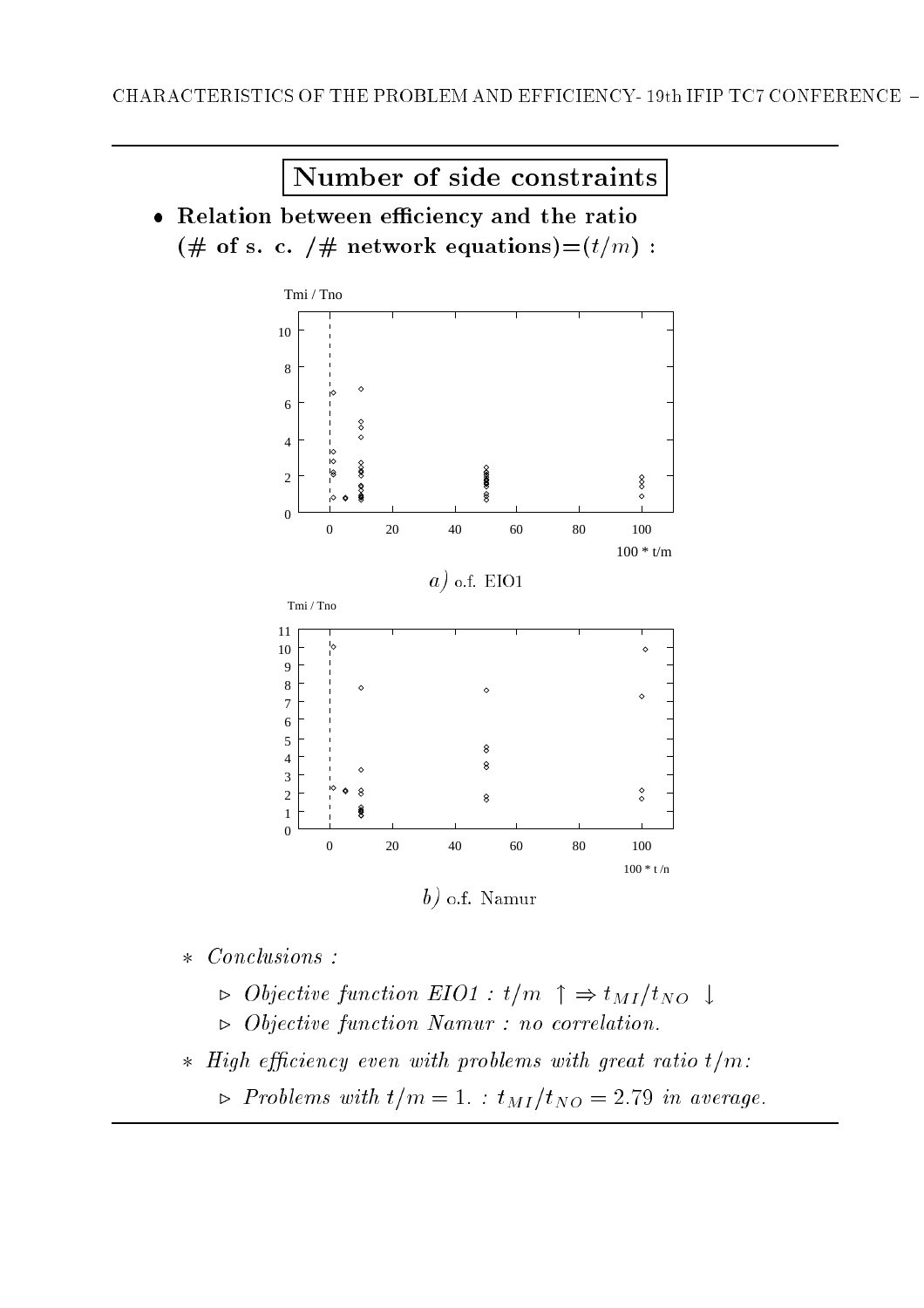## Side constraints structure

- Relation between the minimum  $(t_{ij}^{i,j})$  and maximum  $(t_{ij}^{i,j})$ coeficient of the side constraints:
	- \* Reference problems:  $t_{ij}^{m} = 0.1, t_{ij}^{m} = 1.$
	- \* Modified problems:  $t_{ij}^{cm} = 0.1, t_{ij}^{cm} \in \{10^{\circ}, 10^{\circ}, 100\}$
	- Eciency according to the value of the elements of the side constraints :

| problem | Average for large $t^{max}_{i}$ | Plain average | $# \; \text{cases/total}$ |
|---------|---------------------------------|---------------|---------------------------|
| rmfa    | 3.17                            | 3.84          | 8/30                      |
| rmfb    | 3.94                            | 8.65          | 2/18                      |
| ggeb    | 3.80                            | 2.8           | 3/24                      |
| gged    | 0.84                            | 1.85          |                           |

#### $S = S$  is the space of  $S$  . The space of  $S$

- Density : nel=(n t) :
- Dependency between the eciency and the sparsity of the side constraints:

| $100 \times \frac{nel}{(n \times t)}$ | Average | $#$ instances |
|---------------------------------------|---------|---------------|
| $\leq 0.1$                            | 3.24    | 30            |
| $\bar{\approx}$ 1.                    | 2.32    | 45            |
| $\approx 5$ .                         | 2.89    |               |
| $\approx 10$ .                        | 117     |               |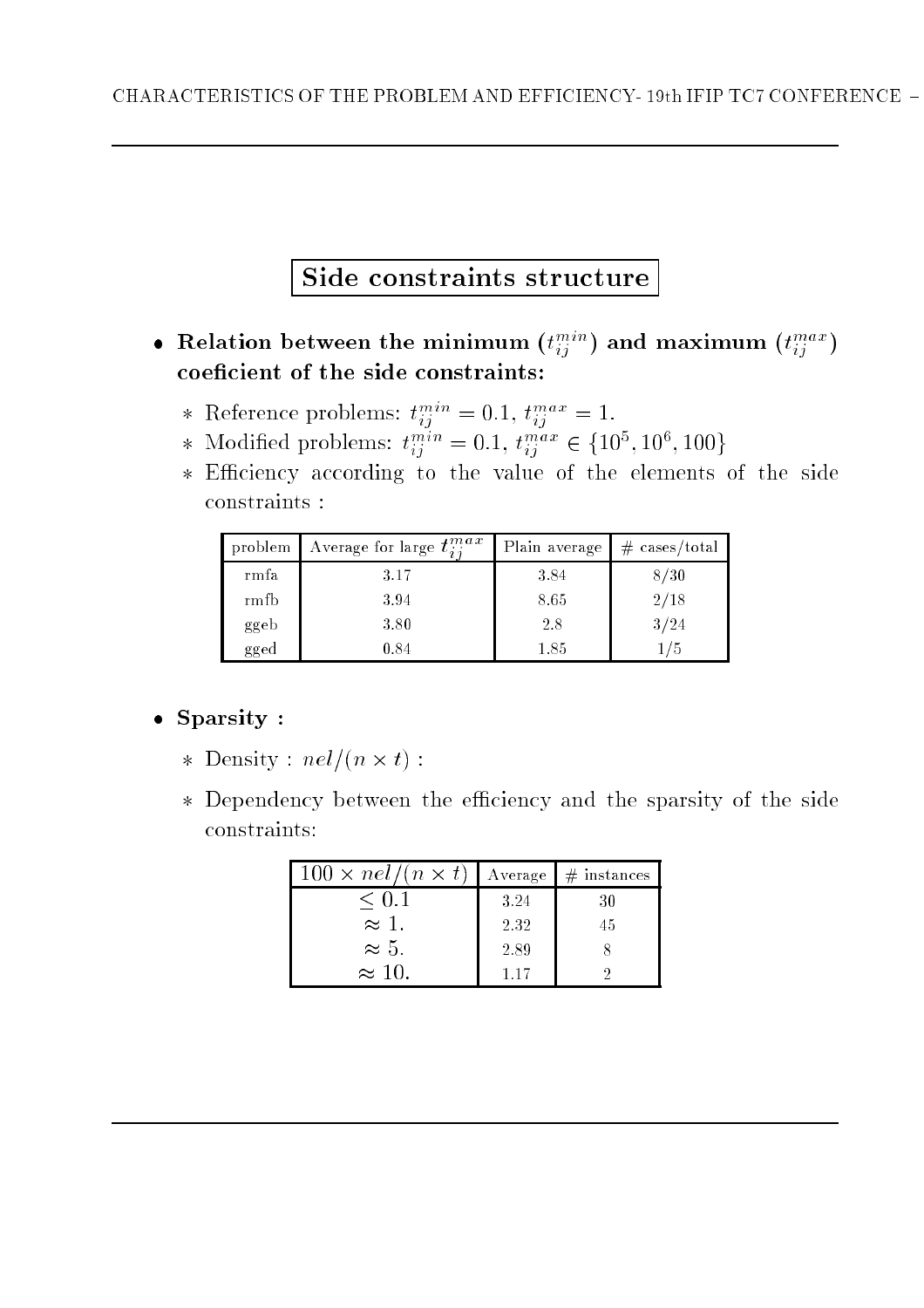

- $*$  Behaviour depending on the value of  $\gamma_0 s$  :
	- $\triangleright$  Objective function EIO1 : 708  $\mid \Rightarrow t_{MI}/t_{NO} \downarrow$
	- . Objective function Namur : no apparent correlation.
- Comparative between problems of the same family with  ${\bf a}$ merent  ${\it 708}\;$  :

|                  | Average | Average                                                             | Average                                   |
|------------------|---------|---------------------------------------------------------------------|-------------------------------------------|
|                  | $\%s^*$ | $it_2)$<br>$(t_{2}% ,\ldots,t_{n})\in\mathbb{Z}_{\geq0}\cup\{0,1\}$ | $/t_{2_{N_{\Omega}}}$<br>$t_{2_{\rm MJ}}$ |
| 10rmfa           | 52.36   | 1.71                                                                | 1.48                                      |
| $22 \text{rmfa}$ | 5.70    | 1.45                                                                | 0.98                                      |
| $10rm$ fb        | 43.29   | 2.90                                                                | 3.08                                      |
| $22rm$ rmfb      | 2.88    | 1.99                                                                | 2.79                                      |
| $13$ ggeb        | 46.02   | 4.42                                                                | 5.00                                      |
| 21 ggeb          | 3.48    | 1.61                                                                | 1.78                                      |
| $22$ ggeb        | 3.06    | 1.64                                                                | 1.96                                      |

 $\ast$  live efficiency increases with problems with large 705 .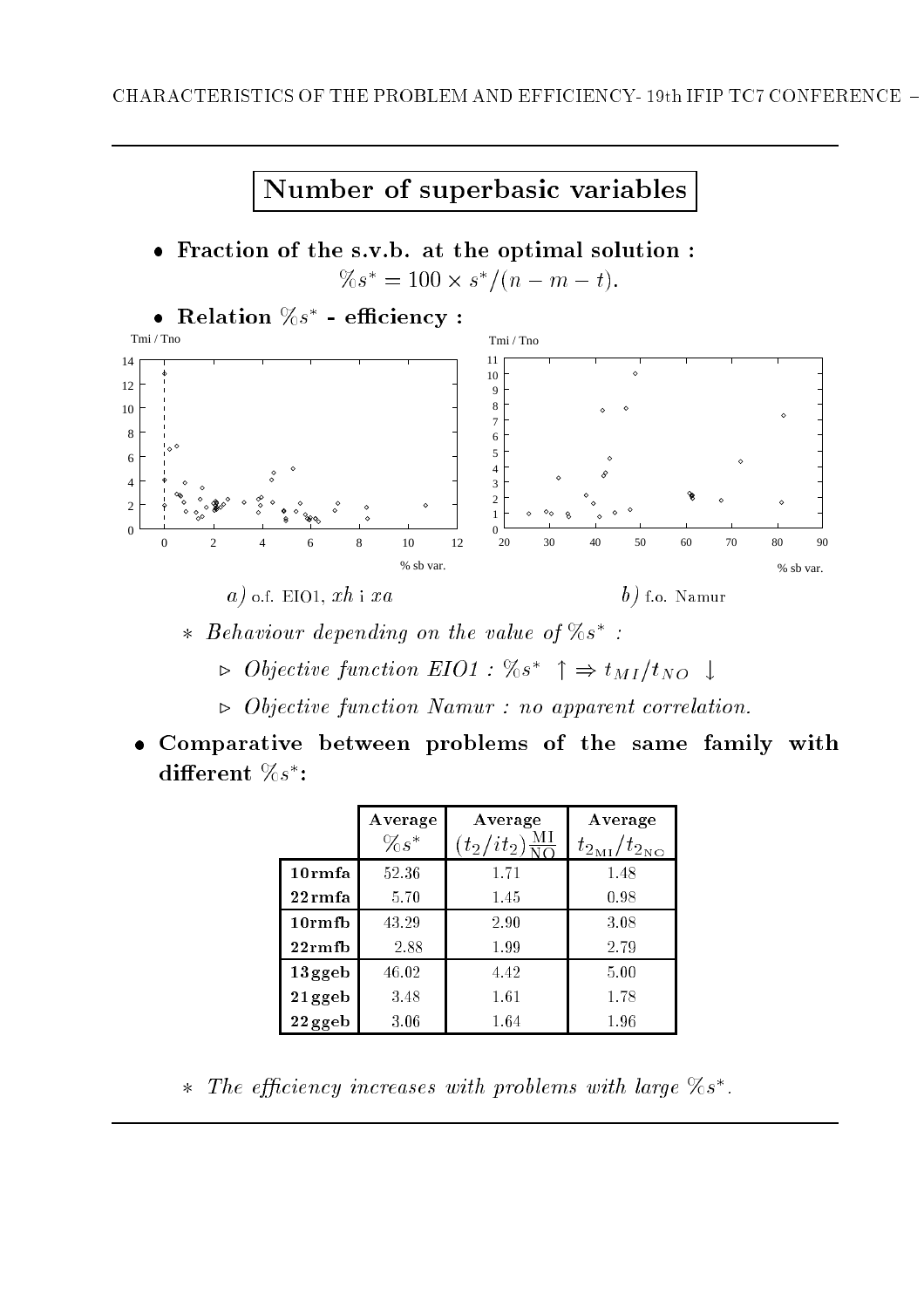## EVALUATION OF THE ALGORITHMIC VARIANTS

#### Algorithmic variants studied:

- Bertsekas's linesearch.
- $\mathbb{R}$  becomes control.
- Key and superbasic cicles.
- Truncated Newton method vs. quasi Newton.
- Working basis factorization. The second basis factorization of the second basis factorization. The second basis of the second basis of the second basis of the second basis of the second basis of the second basis of the sec

#### EIO/UPC10 test problems:

|                |                | $\, n$ | m    | $\, t \,$ | nel   | $\%s.c.$ | $*$   | $\%c_x^*$ | $\%s^*$ |
|----------------|----------------|--------|------|-----------|-------|----------|-------|-----------|---------|
| $P_1$          | 10 rmfa2111    | 1524   | 360  | 18        | 18    | 5.0      | 0.066 | 0.56      | 61.7    |
| P <sub>2</sub> | 22 rmfa3241    | 1524   | 360  | 36        | 538   | 10.0     | 0.981 | 10.00     | 4.43    |
| $P_3$          | 22 rmfb3132    | 5420   | 1200 | 120       | 138   | 10.0     | 0.021 | 1.25      | 6.00    |
| $P_4$          | 10 rmfb5111    | 5420   | 1200 | 1200      | 1338  | 100.0    | 0.021 | 0.50      | 79.00   |
| $P_5$          | ggeb3121<br>21 | 4008   | 501  | 50        | 198   | 10.0     | 0.099 | 2.79      | 2.43    |
| $P_6$          | 13 ggeb4141    | 4008   | 501  | 251       | 1013  | 50.1     | 0.101 | 47.11     | 41.89   |
| $P_7$          | 22 gged3121    | 12008  | 1501 | 150       | 1834  | 10.0     | 0.100 | 2.86      | 2.10    |
| $P_8$          | gotd2121<br>21 | 18000  | 3000 | 300       | 5390  | 10.0     | 0.100 | 7.10      | 0.54    |
| $P_9$          | xha168<br>11   | 6384   | 1513 | 504       | 16612 | 33.3     | 0.516 | 0.00      | 3.85    |
| $P_{10}$       | 12<br>xaa168   | 15600  | 4741 | 1848      | 16193 | 39.0     | 0.056 | 32.67     | 3.92    |